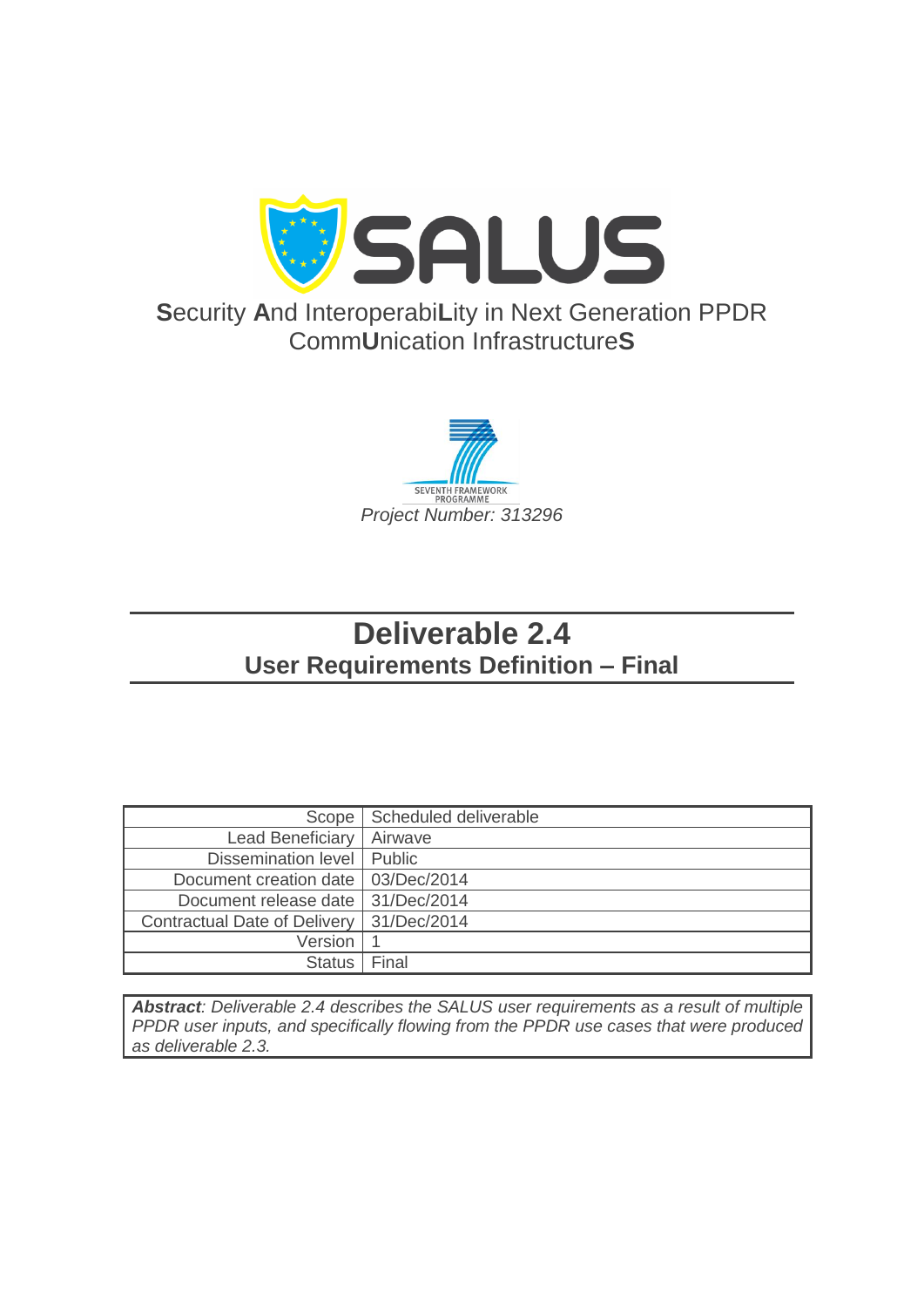



# **AUTHORS and Contributors**

| <b>Name</b>                   | <b>Organisation</b> | <b>Email</b>                         |
|-------------------------------|---------------------|--------------------------------------|
| Andy Nyanyo                   | <b>AW</b>           | andy.nyanyo@airwavesolutions.co.uk   |
| Peter Wickson                 |                     | peter.wickson@airwavesolutions.co.uk |
| Hugo Marques                  | IT                  | hugo.marques@av.it.pt                |
| Jonathan Rodriguez            |                     | jonathan@av.it.pt                    |
| Manfred Blaha                 | <b>PSCE</b>         | manfred.blaha@gmx.net                |
| Marie-Christine Bonnamour     |                     | mc.bonnamour@psc-europe.eu           |
| <b>Wouter Klein Wolterink</b> | <b>UTWENTE</b>      | w.kleinwolterink@utwente.nl          |
| Geert Heijenk                 | UTWENTE             | geert.heijenk@utwente.nl             |
| <b>Vitaly Petrov</b>          | <b>UBITEL</b>       | vit.petrov@gmail.com                 |
| David Jelenc                  | UL                  | david.jelenc@fri.uni-lj.si           |
| Kari Junttila                 | <b>ESC</b>          | kari.junttila@pelastusopisto.fi      |
| Olayinka Adigun               | KU                  | o.adigun@kingston.ac.uk              |

# **QUALITY ASSURANCE TEAM**

| <b>Name</b>                     | <b>Organisation</b> | Email                    |
|---------------------------------|---------------------|--------------------------|
| <b>Bert Bouwers</b>             | <b>ROH</b>          | bert.bouwers@rohill.nl   |
| Geert Heijenk<br><b>UTWENTE</b> |                     | geert.heijenk@utwente.nl |
| Hugo Marques                    |                     | hugo.marques@av.it.pt    |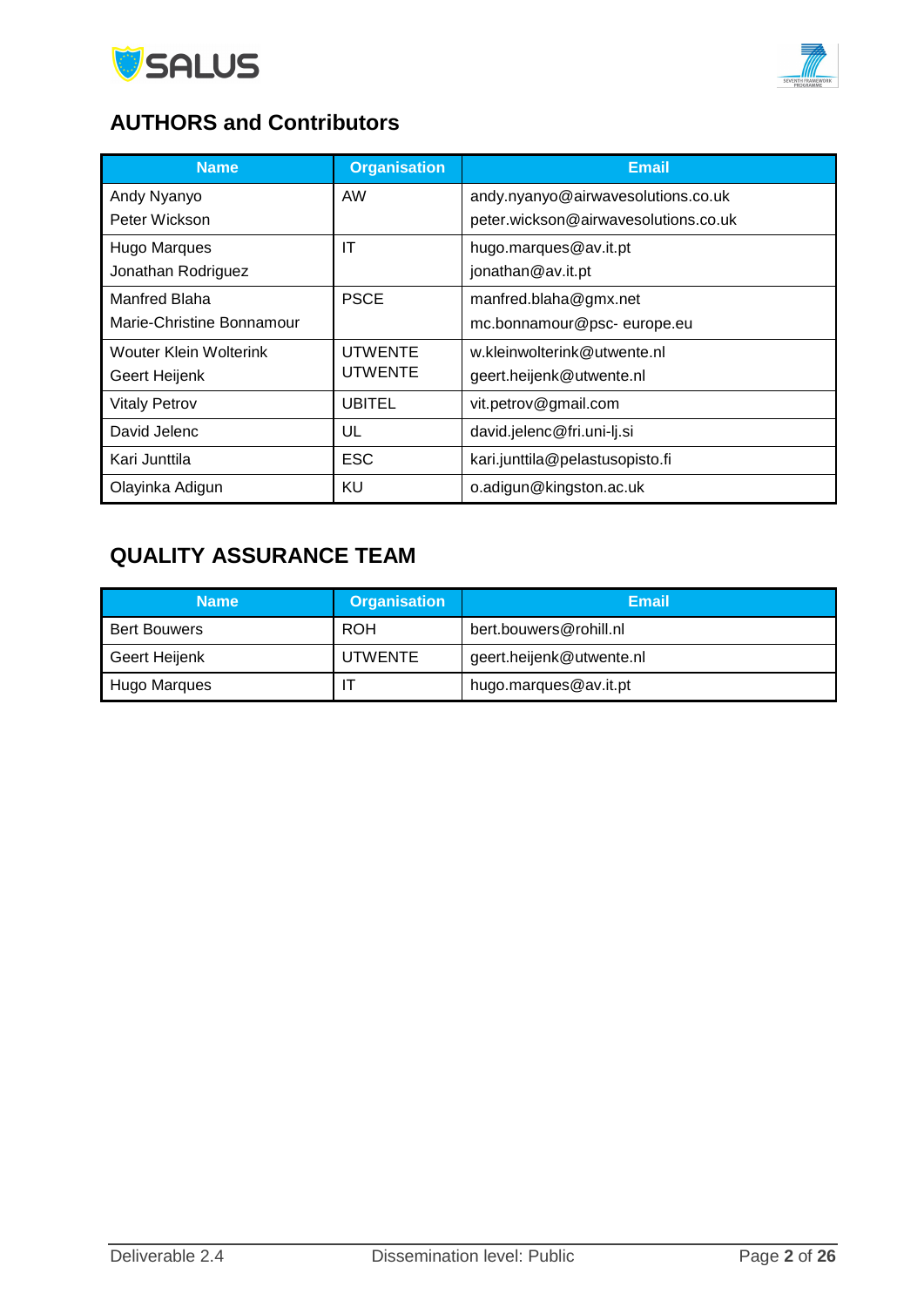



### <span id="page-2-0"></span>**EXECUTIVE SUMMARY**

The main objective of this document is to present the final version of the PPDR user functional requirements developed from the three proposed SALUS Scenarios and Use Cases. These requirements reflect the needs of the Public Protection and Disaster Relief (PPDR) user community as they migrate into the next generation PPDR network with their continuing exacting voice requirements augmented with ever increasing data needs and multimedia capabilities. This deliverable does not address the PPDR user requirements regarding the spectrum needs for next generation systems, as these will be the focus of SALUS deliverables D4.5 (Spectrum requirements) and D4.8 (Frequencies allocations proposals).

The final user requirements have been captured based on the 3 use cases described in SALUS deliverable D2.1[7] and subsequently further developed in D2.3 [8]:

- Scenario 1 Public order demonstration or riot [1][13][15]
- Scenario 2 Olympic-style sporting event [14][16][17]
- Scenario 3 Heavy flooding due to prolonged periods of rain [3][6][11][12]

The requirements captured are relatively high level; however they have been updated and refined where appropriate following end user feedback. Additionally, the requirements developed by the European PPDR organisations under the auspices by the Law Enforcement Working Party (LEWP) have also been taken into account [4]. The LEWP reports officially to JHA (Justice & Home Affairs) within the European Council.

The methodology used to capture and refine the user requirements is described in Chapter 2. User functional requirements and indicative user numbers for a specific event are given in Chapter 3. Considerations and remarks are provided in Chapter 4. The end user feedback received for each of the 3 scenarios developed can be found in Annexes 1 to 3. Scenario independent feedback received is provided in Annex 4.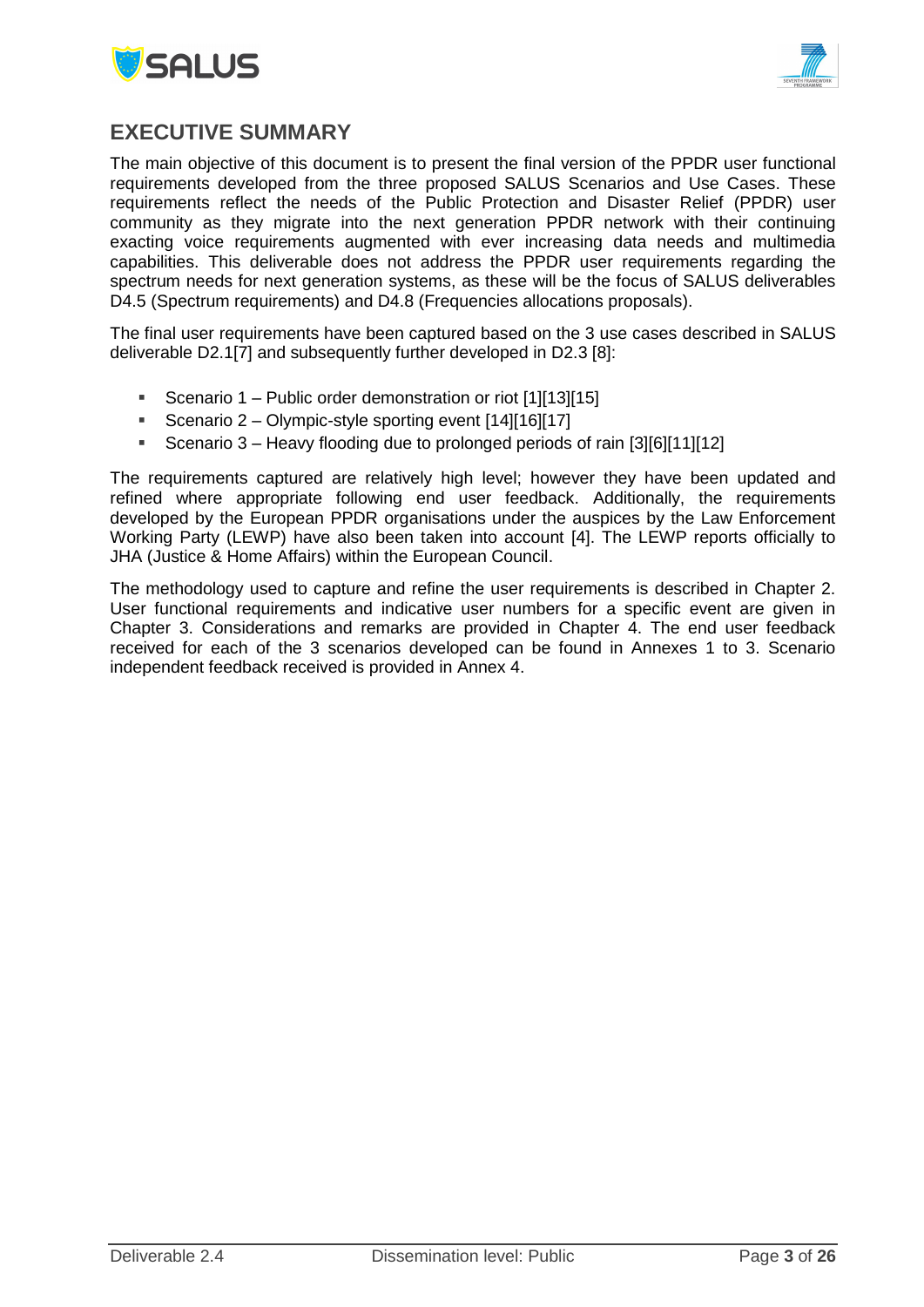



# <span id="page-3-0"></span>**TABLE OF CONTENTS**

| 10.000 minutes and the material method with the control of the control of the control of the control of the control of $6$<br>1 |  |
|---------------------------------------------------------------------------------------------------------------------------------|--|
| $\overline{2}$                                                                                                                  |  |
| 2.1                                                                                                                             |  |
| 3                                                                                                                               |  |
| 3.1                                                                                                                             |  |
| 3.2                                                                                                                             |  |
| 3.3                                                                                                                             |  |
| 4                                                                                                                               |  |
|                                                                                                                                 |  |
|                                                                                                                                 |  |
|                                                                                                                                 |  |
|                                                                                                                                 |  |
|                                                                                                                                 |  |
|                                                                                                                                 |  |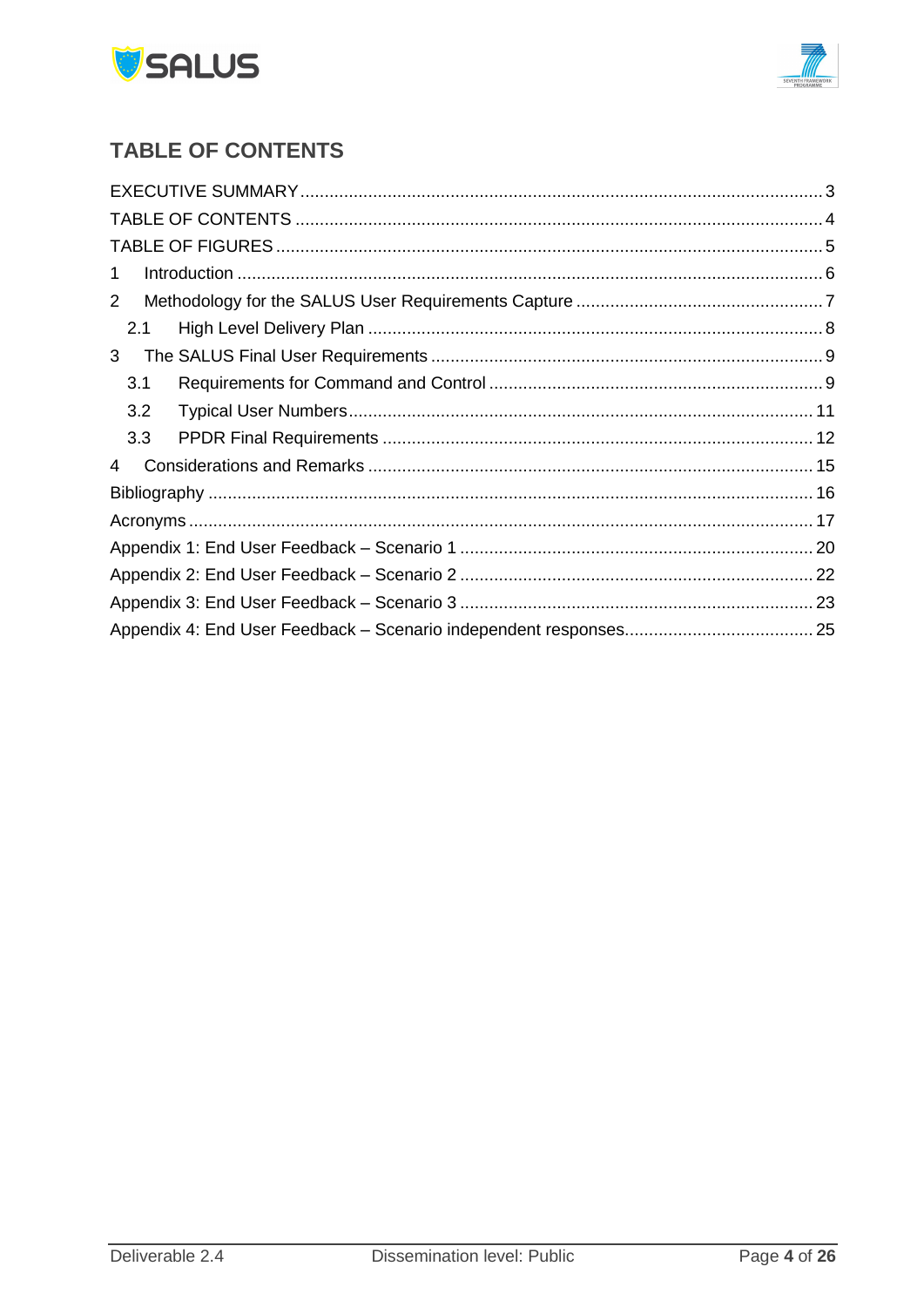



# <span id="page-4-0"></span>**TABLE OF FIGURES**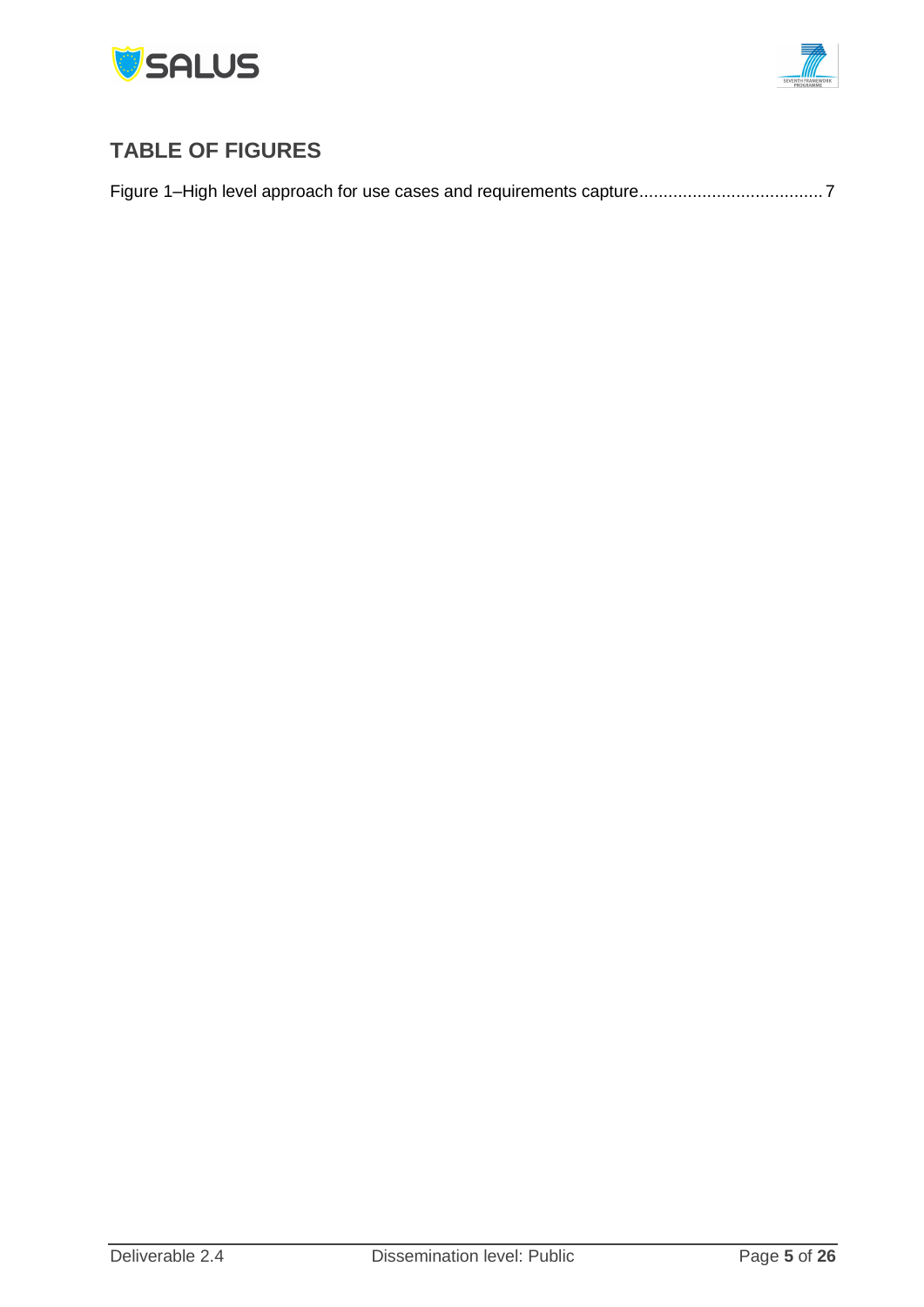



### <span id="page-5-0"></span>**1 Introduction**

This document provides user numbers and functional requirements for public safety communication systems including types of information needed by PPDR users at operational, tactical and strategic level and types of services needed by PPDR users.

The requirements documented here have been captured based on the 3 final use cases that have been developed as part of deliverable 2.3 [8].

- Scenario 1:  $-$  City Security
- Scenario 2: Temporary Protection
- **Scenario 3: Disaster Recovery**

The requirements capture is phase 3 of 4 in the methodology and approach (as described in figure 1) taken to develop the solution based on the operational needs of the users in the given scenarios.

In addition to the functional requirements stated in this document, there are a number of largely technical requirements needed from any PPDR communication system. The functionality needs to be supported on systems that provide adequate security – for the air interface or typically for covert users e2e, have low latency, have high availability, are resilient and are delivered over a geographically wide area. These are largely technical system-design requirements driven by national considerations following risk-threat analysis. Security is typically all encompassing as it is more than just about confidentially. It also includes availability, which is linked to resilience, and other factors such as coverage as the prime requirement is that PPDR must be able to communicate seamlessly wherever and whenever they need to whatever the circumstance. Security is covered in Work Package 5.

It is recognised that across the European member states, specific communications needs may vary depending on organisational and regulatory factors of an individual country. The approach therefore has been to engage with end users across a variety of public safety organisations and EU countries to create a high level framework for PPDR that is comprehensive and is capable of efficient cross-border PPDR operations.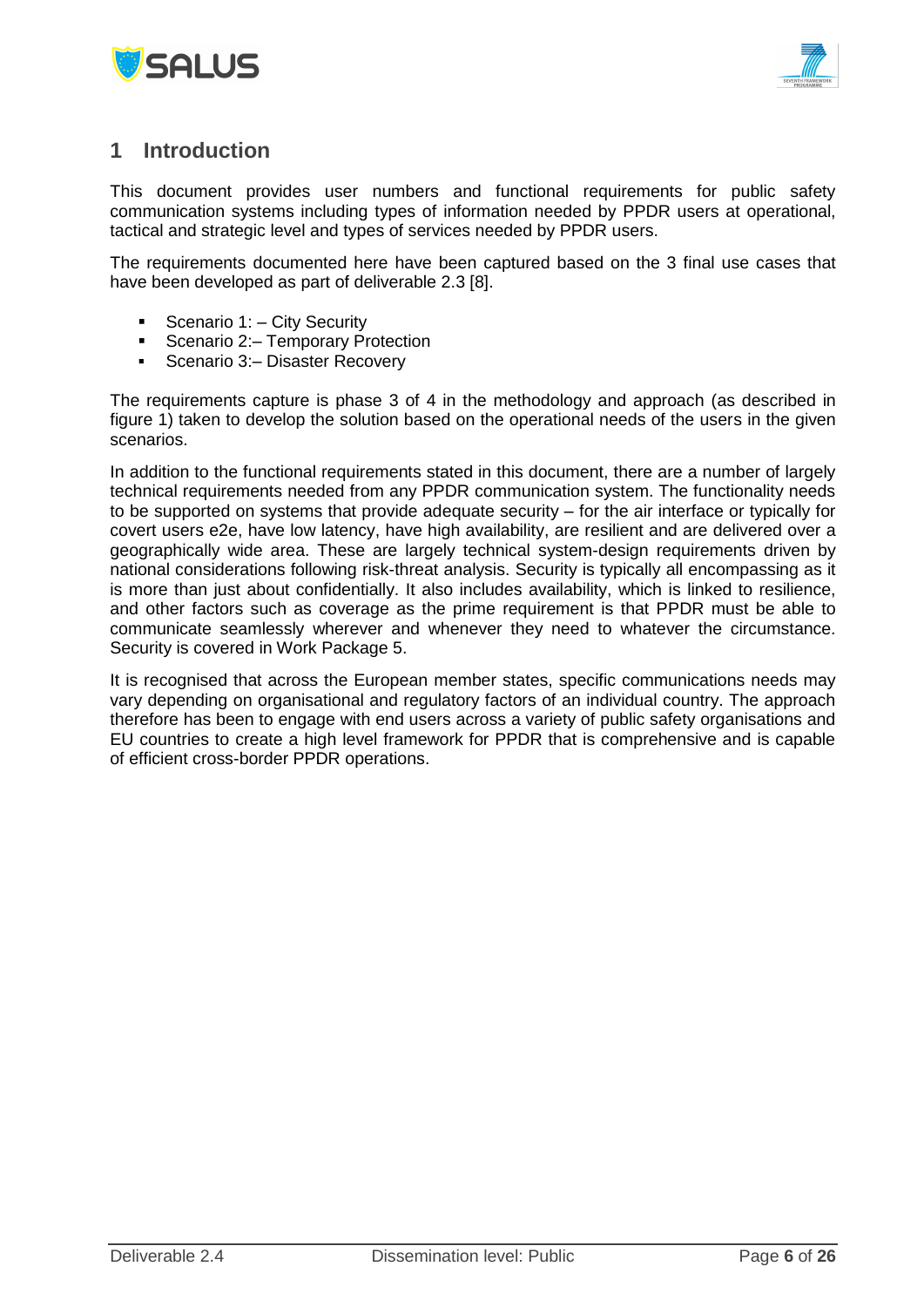



### <span id="page-6-0"></span>**2 Methodology for the SALUS User Requirements Capture**

A 4-phase iterative approach was developed to capturing and subsequent refinement of the requirements using a process encompassing both the use case development and the requirements capture. The 4 phases are as follows:

- **Phase 1** Develop the use cases based on the 3 SALUS scenarios i.e. City Protection, Temporary Protection and Disaster Recovery. This includes the identification of PPDR end users that that are likely to be participating in each use case.
- **Phase 2** Capture the high level requirements for each of the use cases taking into account the participating PPDR end users and their requirements as well as the technologies SALUS foresees to develop and exploit.
- **Phase 3** Further refine the requirements to a sufficient level of detail
- **Phase 4**  Further develop the use cases that will be used to develop the technical solutions and test that they deliver against the requirements that were captured in the previous phases.

Throughout all phases, end user feedback has been sought in order to test the credibility, relevancy and accuracy of requirements.

The collected end user feedback used to produce and refine this deliverable can be found in Appendixes 1 to 4 at the end of this document.



The diagram that reflects the methodology for the requirements capture is depicted in [Figure 1.](#page-6-1)

<span id="page-6-1"></span>Figure 1–High level approach for use cases and requirements capture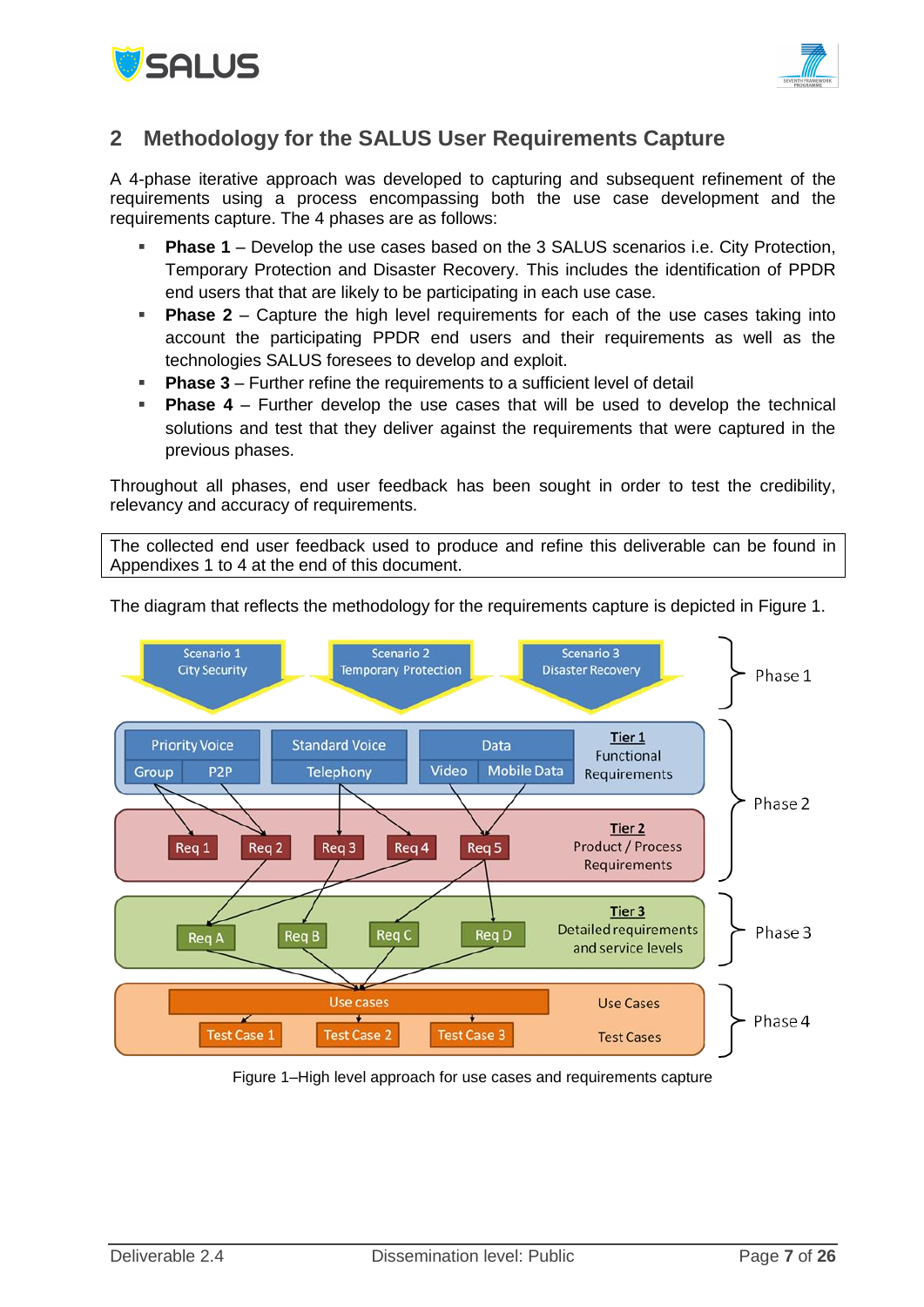



# <span id="page-7-0"></span>**2.1 High Level Delivery Plan**

The following high level delivery plan for this Deliverable was developed and agreed:

|  |  |  | Table 1-High Level Delivery Plan |  |
|--|--|--|----------------------------------|--|
|--|--|--|----------------------------------|--|

| No.            | Item                                                                  | Owner               | <b>Date</b> |
|----------------|-----------------------------------------------------------------------|---------------------|-------------|
| 1              | Update user requirements based on WP2 output<br>in January            | AW, FIGO, CAS       | 01/02/2014  |
| $\overline{2}$ | Further development of user requirements                              | AW, FIGO, CAS       | 30/05/2014  |
| 3              | Partner participation in user requirements in<br>WP2 workshop         | <b>All Partners</b> | 10/06/2014  |
| 4              | Review and test user requirements with end<br>users                   | <b>All Partners</b> | 26/09/2014  |
| 5              | Update final requirements                                             | AW, FIGO, CAS       | 03/10/2014  |
| 6              | QAG of user requirements                                              | ROH, IT, UTWENTE    | 17/10/2014  |
| 7              | Update of user requirements                                           | AW, FIGO, CAS       | 31/10/2014  |
| 8              | SALUS Conference - partner and end user input<br>to user requirements | <b>All Partners</b> | 28/11/2014  |
| 9              | Final update user requirements                                        | AW, FIGO, CAS       | 05/12/2014  |
| 10             | QAG final review of user requirements                                 | ROH, IT, UTWENTE    | 12/12/2014  |
| 11             | Final document update                                                 | AW, FIGO, CAS       | 19/12/2014  |
| 12             | Submission of deliverable 2.4                                         | <b>AW</b>           | 31/12/2014  |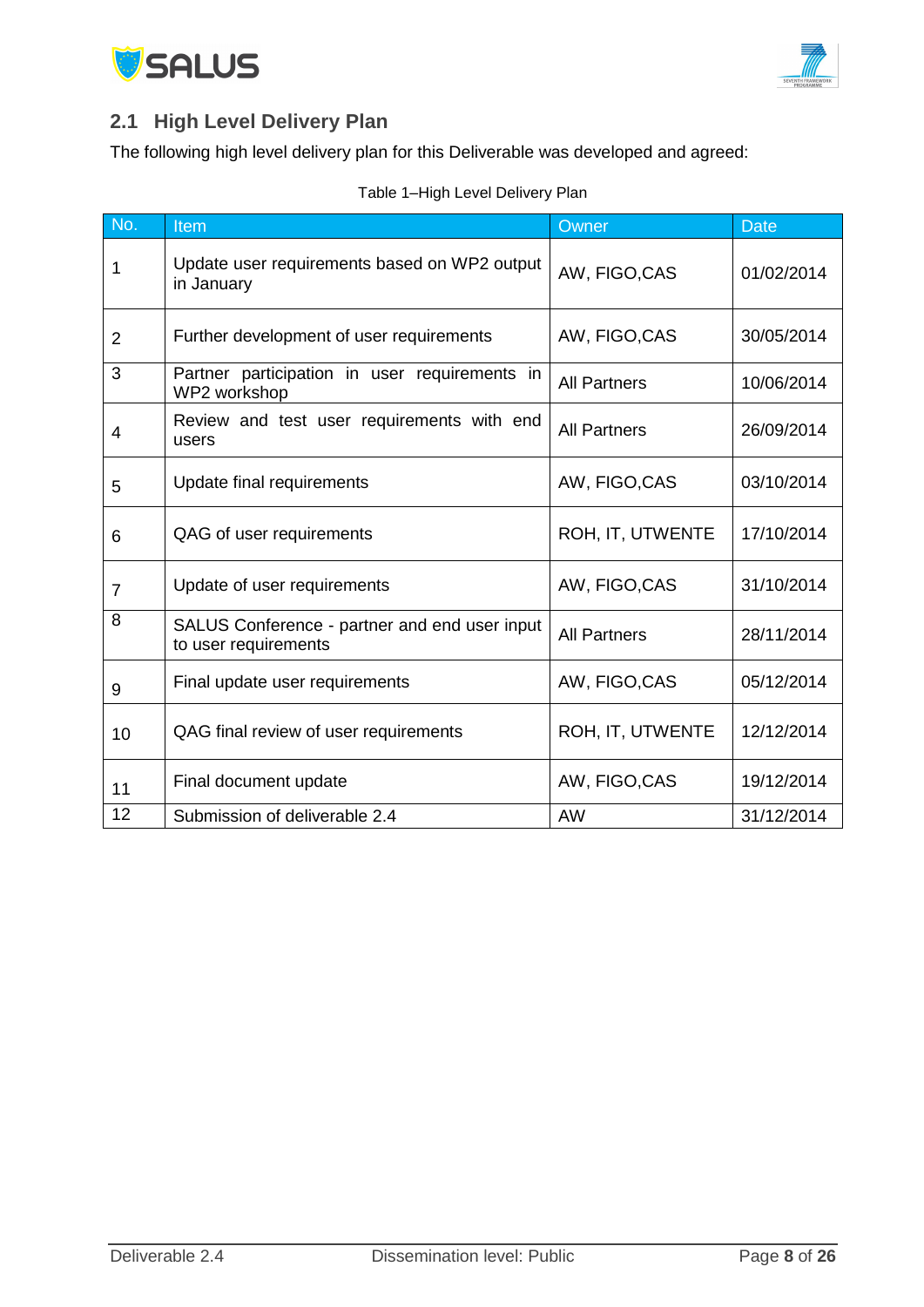



### <span id="page-8-0"></span>**3 The SALUS Final User Requirements**

Following on from the development of the interim use cases in SALUS deliverable D2.1[7] and further refined in D2.3[8], the final requirements were captured based on those use cases and the participating end users.

#### <span id="page-8-1"></span>**3.1 Requirements for Command and Control**

Although operational practices and procedures will vary across different EU member states and across the 3 use cases, the requirements have taken into account the universally accepted convention of users with strategic, tactical and operational responsibilities within a given scenario [5]

- **At the strategic level** the commander has the ultimate responsibility for determining the strategy and any tactical parameters that should be followed at the tactical and operational levels.
- **At the tactical level** the tactical commander commands and co-ordinates the overall tactical response in compliance with the strategy.
- **At the operational level** the operational commander is responsible for a group of resources, and carrying out the functional responsibilities related to the tactical plan. It is primarily at the operational level that the number of resources deployed.

At the three levels, the requirements and the type of information required in order to carry out their responsibilities are different.

The table below illustrates the kind of information required for the 3 levels of command based on the 3 use cases described in detail in SALUS document D2.3 [8]:

|                                                          | <b>Strategic</b>                                     | <b>Tactical</b>                                          | <b>Operational</b>                                |
|----------------------------------------------------------|------------------------------------------------------|----------------------------------------------------------|---------------------------------------------------|
| Scenario 1 -<br>Public order<br>demonstration or<br>riot | • Threat levels<br>• Number of casualties            | • Direction from strategic<br>command                    | • Direction from tactical<br>command              |
|                                                          | • Volumes of public and<br>extent of public disorder | • Numbers and movement<br>of rioters                     | Criminal intelligence<br>- Talk group information |
|                                                          | Criminal intelligence                                | Criminal intelligence                                    | Local risk assessment                             |
|                                                          | • Copy-cat activities in<br>other locations          | • Network capability,<br>availability and<br>utilisation | • Location of resources<br>available              |
|                                                          | Geographical location<br>and spread                  | Resources available<br>including mutual aide             | ■ Video feeds<br>• Database access                |
|                                                          | ■ Resources available<br>including mutual aide       | • Situational update from<br>operational command         |                                                   |
|                                                          | <b>Situational update from</b><br>tactical command   | ■ Video feeds                                            |                                                   |
|                                                          | ■ Video feeds                                        |                                                          |                                                   |
| Scenario 2 -                                             | ■ Threat levels                                      | • Direction from strategic                               | • Direction from tactical                         |
| Olympic-style<br>sporting event                          | • Crowd movement                                     | command                                                  | command                                           |
|                                                          | Geographical location                                | • Crowd numbers and                                      | ■ Local risk assessment                           |

#### Table 2–Information Requirements for Command and Control [5]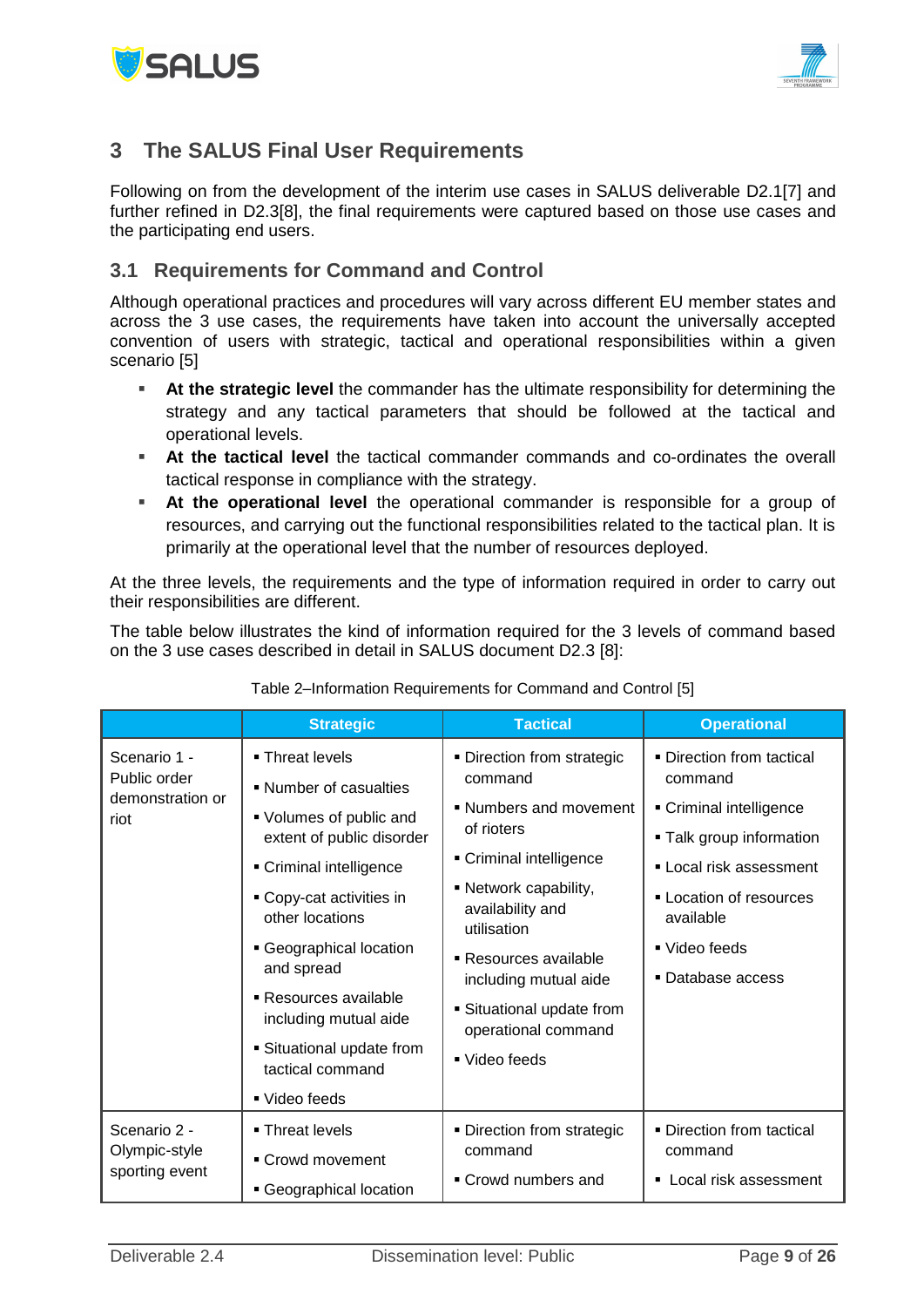



|                                                                       | <b>Strategic</b>                                                                                                                                                                                                                                                                                                               | <b>Tactical</b>                                                                                                                                                                                                                                                                                                                  | <b>Operational</b>                                                                                                                                                             |
|-----------------------------------------------------------------------|--------------------------------------------------------------------------------------------------------------------------------------------------------------------------------------------------------------------------------------------------------------------------------------------------------------------------------|----------------------------------------------------------------------------------------------------------------------------------------------------------------------------------------------------------------------------------------------------------------------------------------------------------------------------------|--------------------------------------------------------------------------------------------------------------------------------------------------------------------------------|
|                                                                       | and spread<br>• Situational update from<br>tactical command,<br>possibly via video feeds<br>Resources available<br>including mutual aide                                                                                                                                                                                       | movement<br>■ Resources available<br>including mutual aide<br>• Situational update from<br>operational command<br>• Specialist support<br>■ Video feeds                                                                                                                                                                          | Layout of stadia and<br>access points<br>- Talk group information<br>- Location of resources<br>available<br>■ Database access                                                 |
| Scenario 3 -<br>Heavy flooding<br>due to prolonged<br>periods of rain | - Levels of threat to public<br>safety<br>• Weather information<br>■ Extent of damage<br>caused by flooding<br>• Numbers of casualties<br>• Geographical location<br>and spread<br>• Situational update from<br>tactical command,<br>possibly via video feeds<br>Resources available<br>including mutual aide<br>■ Video feeds | • Direction from strategic<br>command<br>• Crowd numbers and<br>movement<br>■ Extent of damage<br>caused by flooding<br>• Type of terrain and<br>access restrictions<br>Resources available<br>including mutual aide<br>• Specialist support and<br>equipment<br>Situational update from<br>operational command<br>■ Video feeds | • Direction from tactical<br>command<br>Local risk assessment<br>• Talk group information<br><b>- Location of resources</b><br>available<br>• Database access<br>■ Video feeds |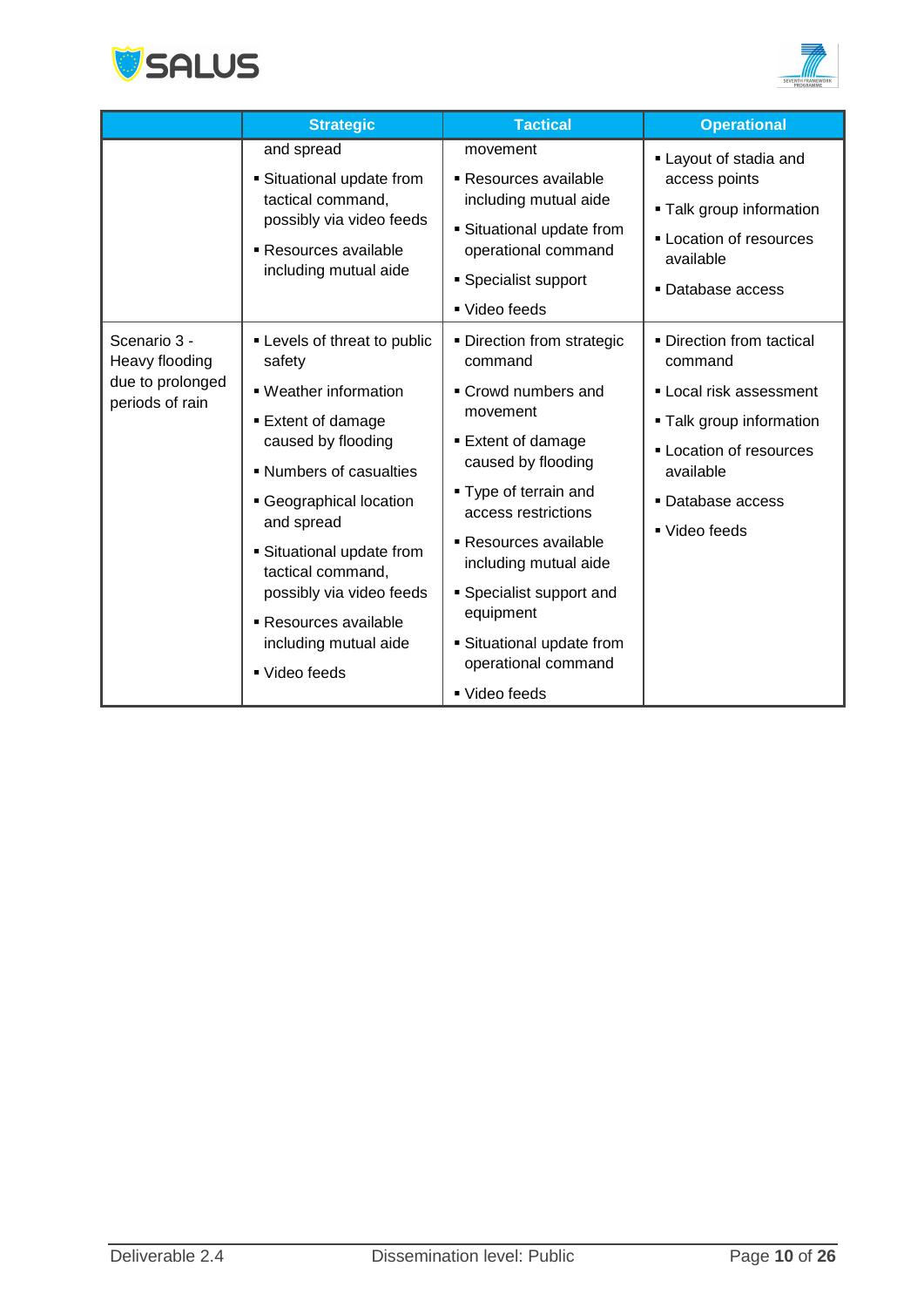



### <span id="page-10-0"></span>**3.2 Typical User Numbers**

The numbers of PPDR users to be deployed at a public event will depend specifically on the nature of the event in terms of severity, duration, number of attendees plus other factors such as policing practices and strategy used to contain the situation. The number of users operating under the coverage foot print of a site is also dependent on the design of the infrastructure, the technology deployed and the frequency band of operation.

However studies undertaken by the UK home office suggest that the number of PPDR end users can increase by up to a factor of 10 when activities change from business as usual (BAU) to a high level public order event.

Table 3 below presents real Public Safety user equipment (UE) and group distribution data from an urban area in the UK. The data was captured on a day representing typical BAU activity. The data represents a snapshot of usage patterns at a particular instant in time; chosen to represent the peak total usage in the day. The selected 9 sites each of which is divided into 3 radio sectors represent the most concentrated contiguous area of activity within the urban area [10]

| Site    | <b>Sector</b> | <b>Footprint (km2)</b> | # of groups             | # of UEs       |
|---------|---------------|------------------------|-------------------------|----------------|
| Site 1  | A             | 0.84                   | 16                      | 43             |
|         | B             | 2.53                   | 26                      | 230            |
|         | $\mathsf C$   | 1.07                   | 8                       | 18             |
| Site 2  | A             | 2.44                   | $\overline{6}$          | 29             |
|         | Β             | 1.86                   | $\boldsymbol{9}$        | 40             |
|         | $\mathsf C$   | 2.57                   | 20                      | 86             |
| Site 3  | $\mathsf A$   | 1.07                   | 19                      | 63             |
|         | B             | 0.81                   | 5                       | $5\,$          |
|         | $\mathsf C$   | 0.52                   | 5                       | $\overline{7}$ |
| Site 4  | A             | 0.87                   | $\overline{27}$         | 93             |
|         | B             | 1.19                   | 23                      | 154            |
|         | $\mathsf{C}$  | 1.07                   | $\overline{2}$          | $\overline{2}$ |
| Site 5  | $\mathsf A$   | 1.5                    | $\overline{26}$         | 109            |
|         | B             | 1.26                   | 11                      | 40             |
|         | $\mathsf{C}$  | 0.62                   | 11                      | 29             |
| Site 6  | A             | 0.82                   | $\overline{6}$          | 8              |
|         | B             | 3.16                   | 14                      | 29             |
|         | $\mathsf C$   | 1.02                   | 34                      | 205            |
| Site 7  | $\mathsf A$   | 2.6                    | 13                      | 32             |
|         | $\sf B$       | 1.05                   | 16                      | 66             |
|         | $\mathsf C$   | 1.7                    | 18                      | 63             |
| Site 8  | A             | 1.13<br>17             |                         | 67             |
|         | B             | 3.43                   | 8                       | 30             |
|         | $\mathsf C$   | 1.23                   | 11                      | 36             |
| Site 9  | A             | 0.52                   | 8                       | 18             |
|         | B             | 0.36                   | $\mathsf 3$             | $\sqrt{5}$     |
|         | $\mathsf C$   | 0.42                   | 5                       | $\overline{7}$ |
| Site 10 | A             | 0.61                   | 11                      | 71             |
|         | Β             | 0.52                   | 21                      | 63             |
|         | $\mathsf C$   | 0.45                   | 19                      | 50             |
| Site 11 | $\sf A$       | 1.16                   | $\overline{2}$          | $\overline{2}$ |
|         | B             | 0.52                   | $\overline{\mathbf{4}}$ | 11             |
|         | $\mathsf C$   | 0.73                   | 15                      | 77             |
| Site 12 | A             | 0.46                   | 22                      | 140            |
|         | B             | 1.06                   | 11                      | 155            |
|         | $\mathbf C$   | 0.64                   | 13                      | 29             |

Table 3–Snapshot of User Numbers during BAU Activity [10]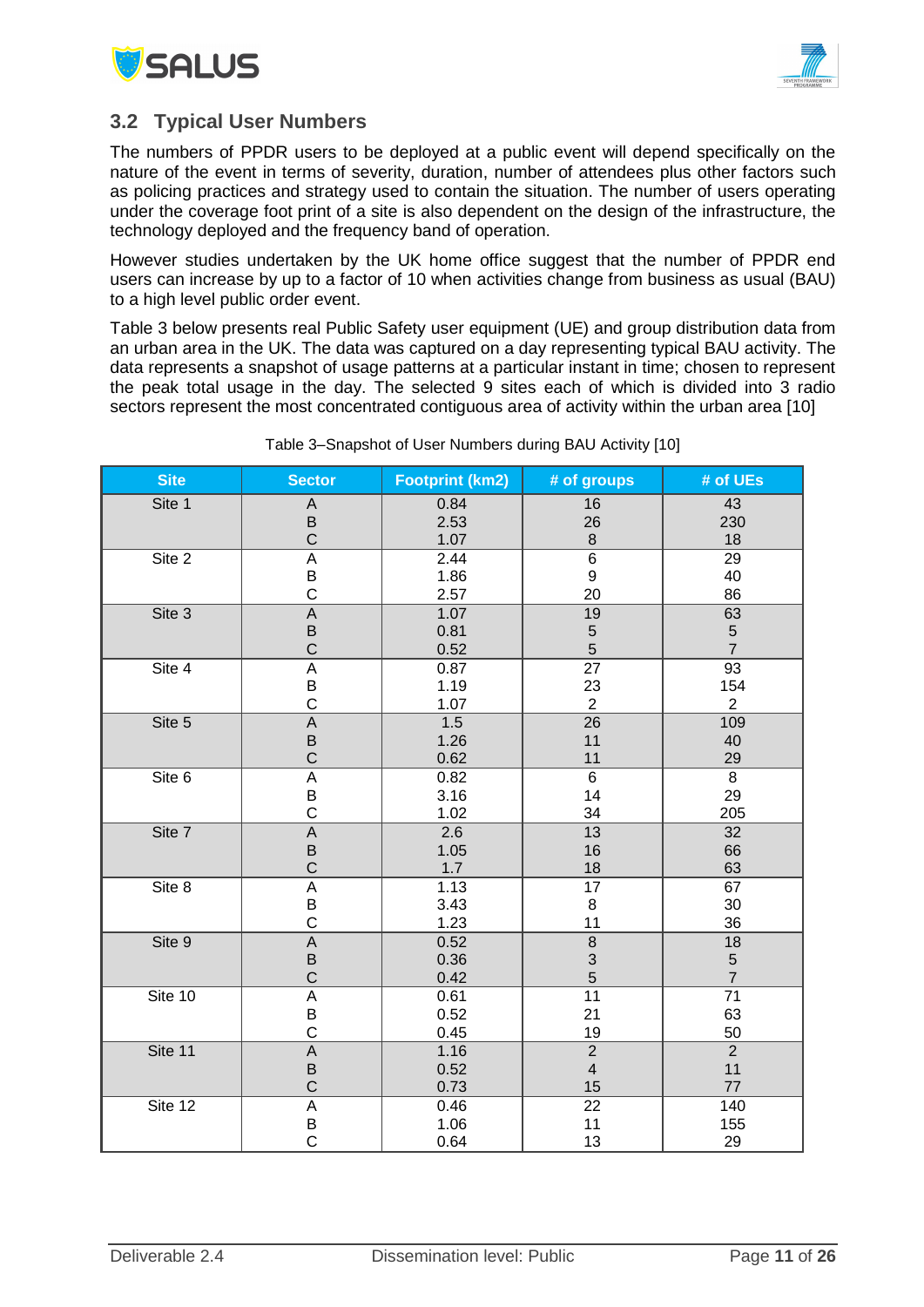



Table 4 below presents UE and group numbers during a significant large planned event, requiring a much greater PPDR users' presence.

The event occurs in a smaller concentrated area of fewer sectors. With the existing TETRA mission-critical voice network it is necessary to introduce additional cell sectors to the event area to handle the high user numbers [10]

| <b>Site</b>            | Sector | Footprint (km2) | # of groups | # of $UEs$ |
|------------------------|--------|-----------------|-------------|------------|
| Site 7                 |        |                 | 32          | 155        |
| Site 8                 | n      | 1.13            | 69          | 452        |
|                        | В      | 3.43            | 30          | 133        |
|                        |        | 1.23            | 42          | 147        |
| Site 10                |        | 0.45            | 20          | 54         |
| Temporary              |        | 6. ا            | 83          | 2025       |
| <b>Additional Site</b> | в      | .4              | 58          | 1153       |

Table 4–PPDR user numbers during a large planned event [10]

An example of this occurred when during the rioting in the UK in 2011, sixteen thousand additional police officers were drafted in from surrounding forces into London to assist the Metropolitan police contain the situation [\[1\].](#page-15-1)

The above figures are for a specific high-visibility policing fast-moving event using a 400MHz TETRA infrastructure designed to deliver a high communications probability. A different event in the same area will not provide identical results but if of similar magnitude could produce similar numbers to those above.

#### <span id="page-11-0"></span>**3.3 PPDR Final Requirements**

Taking the 3 use cases from D2.3, the final requirements of the PPDR users are summarised in the list below:

- **Voice -** Users can make a variety of voice call types including group, announcement/broadcast, emergency, individual and telephony interconnect calls. The infrastructure must ensure that emergency calls have priority over other calls, releasing capacity for an emergency call to be connected pre-empting other users where necessary.
- **Video –** Users can send and receive video imaging to all users, specific user groups or individuals, either from a dispatcher to the group or vice versa.
- **Data Applications –** Users can have mobile access to various data applications such as messaging services and email, organisation-specific databases and other data-rich applications such as location services, augmented reality and DNA/Fingerprint scanning.
- **Air to Ground – Seamless** communications are possible between users in aircraft and users on the ground.
- **Ad Hoc Mobile Networks –** Additional network coverage or capacity can be deployed quickly and easily where such a requirement exists, for example in remote locations.
- **Interoperability –** Communications are possible between users from different organisation whether operating on a common infrastructure or connected via different technologies or networks.
- **Crowd Control –** The communication system can be utilised to manage large crowds of people using a combination of loud speakers, video, social networking applications etc.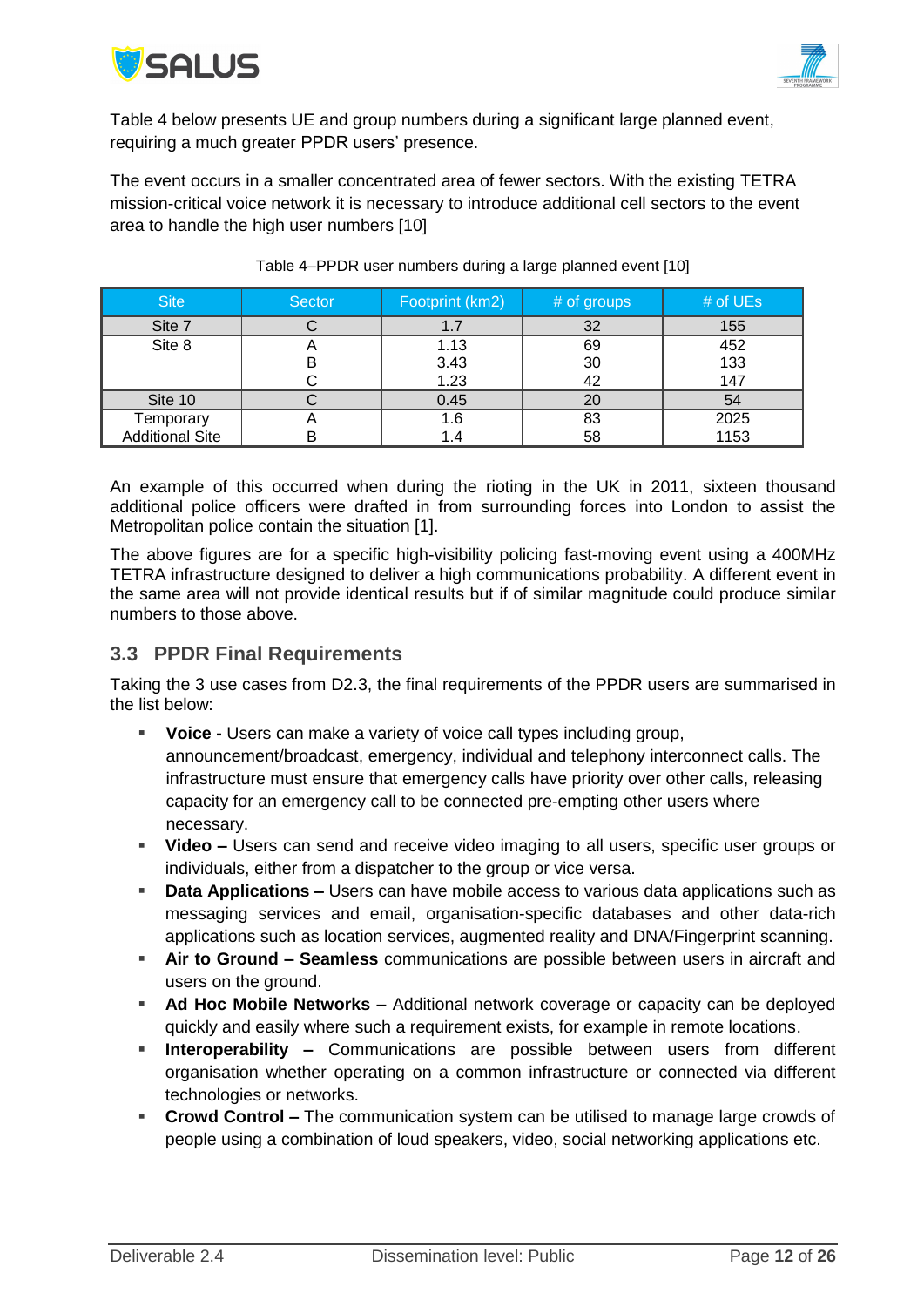



[Table 5](#page-12-0) expands on the above how they specific requirements relate to the 3 use cases:

<span id="page-12-0"></span>

| Category           | Item                                                 |              | Use Case 1   |              | <b>Use Case 2</b> |              |              |              | Use Case 3 |              |              |              |              |
|--------------------|------------------------------------------------------|--------------|--------------|--------------|-------------------|--------------|--------------|--------------|------------|--------------|--------------|--------------|--------------|
|                    |                                                      | P            | F            | A            | O                 | ${\sf P}$    | F            | Α            | O          | $\mathsf{P}$ | F            | Α            | O            |
|                    | *Group call                                          | ✓            | ✓            | $\checkmark$ | ✓                 | $\checkmark$ | $\checkmark$ | $\checkmark$ | ✓          | $\checkmark$ | ✓            | $\checkmark$ | ✓            |
|                    | Late entry                                           | ✓            | $\checkmark$ | $\checkmark$ |                   | $\checkmark$ | ✓            | $\checkmark$ |            |              | ✓            | ✓            |              |
|                    | Dynamic reassignment                                 | ✓            | ✓            | ✓            |                   | ✓            | ✓            | $\checkmark$ |            |              | ✓            | ✓            |              |
| <b>Group Voice</b> | Prioritisation within group                          | ✓            | ✓            | ✓            |                   | $\checkmark$ | ✓            | ✓            |            |              | ✓            | ✓            |              |
|                    | Only 1 person to speak                               | ✓            | ✓            | $\checkmark$ |                   | ✓            | $\checkmark$ |              |            |              | $\checkmark$ |              |              |
|                    | Fast call set-up                                     | ✓            | ✓            | ✓            |                   | $\checkmark$ | ✓            | $\checkmark$ |            | $\checkmark$ | ✓            | ✓            |              |
|                    | Point to point                                       | ✓            | ✓            | $\checkmark$ |                   | ✓            | ✓            | ✓            |            | $\checkmark$ | ✓            | ✓            |              |
| 1-2-1 Voice        | Telephony                                            | ✓            | ✓            | ✓            |                   | $\checkmark$ | ✓            | $\checkmark$ |            | $\checkmark$ | ✓            | ✓            |              |
|                    | *Group video streaming                               | ✓            | ✓            |              |                   | $\checkmark$ | ✓            |              |            | ✓            | ✓            | $\checkmark$ | $\checkmark$ |
|                    | Late entry                                           | ✓            | ✓            |              |                   | $\checkmark$ |              |              |            | $\checkmark$ | ✓            | ✓            |              |
|                    | Dynamic reassignment                                 | ✓            | ✓            |              |                   | $\checkmark$ |              |              |            | ✓            | $\checkmark$ | ✓            |              |
| Group video        | Prioritisation within group                          | ✓            | $\checkmark$ |              |                   | $\checkmark$ |              |              |            | ✓            | $\checkmark$ | ✓            |              |
|                    | *Video from ad-hoc fixed<br>locations to CC          |              |              |              |                   | ✓            | ✓            |              |            |              | ✓            |              |              |
|                    | *Video on location for local use<br>(unit-commander) |              |              |              |                   |              |              |              |            |              | ✓            |              |              |
| 1-2-1 Video        | Video streaming                                      | ✓            | ✓            | ✓            |                   | $\checkmark$ | $\checkmark$ | ✓            |            | ✓            | ✓            | ✓            |              |
|                    | Pre-emptive priority                                 | ✓            | ✓            | ✓            |                   | ✓            | ✓            | ✓            |            |              | ✓            | ✓            |              |
| Emergency voice    | Open microphone                                      | ✓            | ✓            | ✓            |                   | ✓            | $\checkmark$ |              |            |              | $\checkmark$ | ✓            |              |
|                    | Instant messaging                                    | $\checkmark$ | ✓            | $\checkmark$ |                   |              |              |              |            | ✓            | ✓            | $\checkmark$ |              |
|                    | Email                                                | ✓            | $\checkmark$ | $\checkmark$ |                   | ✓            | ✓            | ✓            |            | $\checkmark$ | ✓            | ✓            |              |
|                    | Automatic number plate/license<br>plate recognition  | ✓            |              |              |                   | ✓            |              |              |            |              |              |              |              |
|                    | Picture messaging                                    | ✓            | $\checkmark$ | $\checkmark$ |                   | $\checkmark$ | ✓            | ✓            |            | $\checkmark$ | ✓            | $\checkmark$ |              |
|                    | Remote controlled CCTV                               | $\checkmark$ | ✓            |              |                   | $\checkmark$ | $\checkmark$ | $\checkmark$ |            | $\checkmark$ | ✓            |              |              |
| Data Applications  | *Sending location data<br>(vehicle/person) to CC     | ✓            | ✓            | ✓            |                   |              |              |              |            | ✓            | ✓            |              |              |
|                    | *Broadcasting location from CC<br>to units           | ✓            | ✓            | ✓            |                   |              |              |              |            | $\checkmark$ | ✓            |              |              |
|                    | Augmented reality                                    | $\checkmark$ | $\checkmark$ |              |                   |              |              |              |            |              |              |              |              |
|                    | Augmented reality - text to voice                    | $\checkmark$ | $\checkmark$ |              |                   |              |              |              |            |              |              |              |              |
|                    | *Fingerprint scanning                                | $\checkmark$ |              |              |                   | $\checkmark$ |              |              |            |              |              | ✓            |              |
|                    | DNA testing                                          | ✓            |              |              |                   | $\checkmark$ |              | $\checkmark$ |            |              |              | $\checkmark$ |              |

#### Table 5–User Requirements Matrix (Final)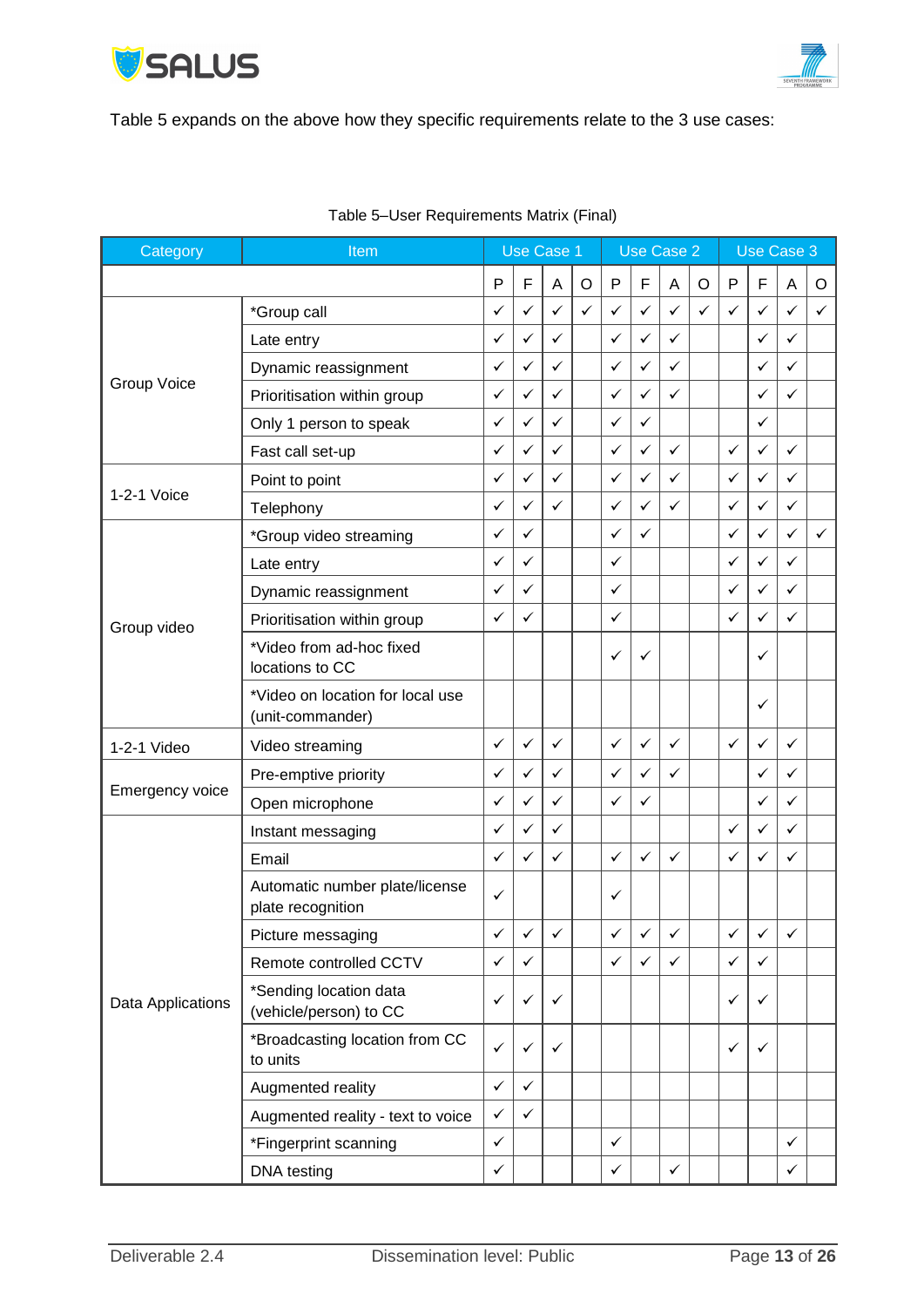



| Category                | Item                                                                             | <b>Use Case 1</b> |              | <b>Use Case 2</b> |              |              |              | Use Case 3   |              |              |   |              |              |
|-------------------------|----------------------------------------------------------------------------------|-------------------|--------------|-------------------|--------------|--------------|--------------|--------------|--------------|--------------|---|--------------|--------------|
|                         |                                                                                  | P                 | F            | A                 | $\circ$      | ${\sf P}$    | F            | A            | O            | P            | F | A            | O            |
|                         | *Patient monitoring (e.g. ECC)                                                   |                   |              |                   |              |              |              | $\checkmark$ |              |              |   | ✓            |              |
|                         | *Monitor personnels' vital signs<br>(drop detection, stress, toxicity<br>levels) |                   |              |                   |              | ✓            | ✓            |              |              | ✓            | ✓ | ✓            |              |
|                         | Location services                                                                | ✓                 | ✓            | ✓                 | $\checkmark$ | ✓            | ✓            | ✓            | ✓            | ✓            | ✓ | ✓            | ✓            |
| Air to ground           | Integration with aircraft<br>communications                                      | ✓                 | ✓            | ✓                 |              | ✓            |              | ✓            |              | ✓            | ✓ |              |              |
| Mobile ad hoc           | Local broadband data<br>communication facilities                                 |                   |              |                   |              | ✓            | ✓            | ✓            | ✓            | ✓            | ✓ | ✓            | ✓            |
| networks                | Capacity extensions                                                              |                   |              |                   |              | $\checkmark$ | ✓            | $\checkmark$ | $\checkmark$ | $\checkmark$ | ✓ | $\checkmark$ | ✓            |
|                         | *(Operational database search)                                                   | $\checkmark$      | ✓            | $\checkmark$      |              | ✓            | ✓            | ✓            |              | $\checkmark$ | ✓ | ✓            |              |
|                         | *Query cargo information (from<br>crashed vehicles)                              |                   | ✓            | ✓                 |              | ✓            | ✓            |              |              | ✓            | ✓ |              |              |
| Database<br>searching   | *Remote medical database<br>services                                             |                   |              | ✓                 |              |              |              | ✓            |              |              |   | ✓            |              |
|                         | *Car crash recovery system<br>(cutting open crashed cars)                        | $\checkmark$      | ✓            |                   |              | ✓            | ✓            |              |              |              | ✓ |              |              |
|                         | *Site related                                                                    | ✓                 | ✓            | $\checkmark$      | ✓            | ✓            | ✓            | $\checkmark$ | ✓            | ✓            | ✓ | ✓            | ✓            |
|                         | Talk Group related                                                               | ✓                 |              |                   |              | ✓            |              |              |              | ✓            |   |              |              |
| <b>Broadcast Voice</b>  | Geography related                                                                | ✓                 | ✓            | $\checkmark$      | ✓            | $\checkmark$ | ✓            | ✓            | ✓            | $\checkmark$ | ✓ | ✓            | ✓            |
|                         | Function related                                                                 | ✓                 | ✓            | ✓                 | ✓            | $\checkmark$ | $\checkmark$ | ✓            | ✓            | $\checkmark$ | ✓ | ✓            | ✓            |
|                         | Site related                                                                     | ✓                 | ✓            |                   |              | ✓            | ✓            |              |              | $\checkmark$ | ✓ |              |              |
|                         | Talk Group related                                                               | ✓                 | ✓            |                   |              | ✓            | ✓            |              |              | ✓            | ✓ |              |              |
| <b>Broadcast Image</b>  | Geography related                                                                | ✓                 | ✓            |                   |              | ✓            | ✓            |              |              | ✓            | ✓ |              |              |
|                         | Function related                                                                 | ✓                 | ✓            |                   |              | ✓            |              |              |              | ✓            | ✓ |              |              |
| Interoperability        | Interoperability                                                                 | ✓                 | $\checkmark$ | $\checkmark$      | $\checkmark$ | $\checkmark$ | ✓            | $\checkmark$ | $\checkmark$ | $\checkmark$ | ✓ | ✓            | $\checkmark$ |
| Local range<br>extender | Incident comms                                                                   | ✓                 | ✓            | ✓                 |              |              |              |              |              | ✓            | ✓ | ✓            | ✓            |
|                         | Loudspeakers                                                                     |                   |              |                   |              | ✓            |              |              | $\checkmark$ |              |   |              |              |
|                         | Geo-cast (via LTE) of alarms                                                     |                   |              |                   |              | ✓            |              |              | ✓            |              |   |              |              |
| <b>Crowd Control</b>    | Evacuation procedures, etc via<br>mobile phones,                                 |                   |              |                   |              | ✓            |              |              | ✓            |              |   |              |              |
|                         | Use of the screens at the<br>stadium and outside                                 |                   |              |                   |              | ✓            |              |              | ✓            |              |   |              |              |

 $P =$  Police,  $F =$  Fire,  $A =$  Ambulance,  $O =$  Other

\* Fields referenced in the Law Enforcement Working Party (LEWP) requirements Matrix [4]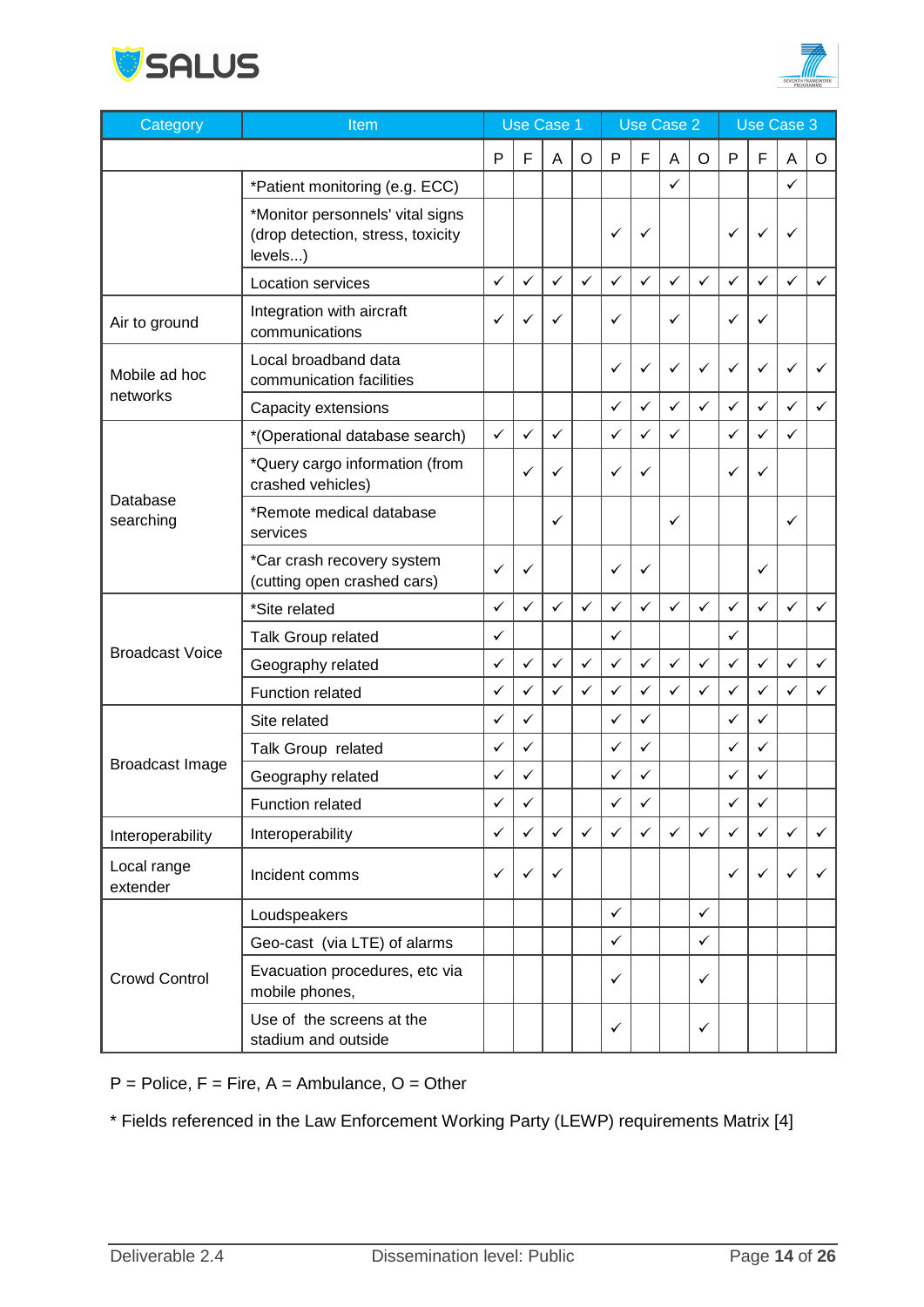



### <span id="page-14-0"></span>**4 Considerations and Remarks**

The intermediate user functional requirements documented in D2.2 have been updated through additional PPDR user engagement across Europe and now incorporates the technological capabilities that are associated with each scenario. This has included monitoring and factoringin to the requirement capture exercise the activities undertaken by CEPT and LWEP [2].

The feedback received in general validated the 3 scenarios and the functional requirements captured within them. Therefore, the scenarios are deemed typical and accurately reflect the requirements of the PPDR community.

This deliverable does not address the PPDR user requirements regarding radio spectrum needs for next generation systems or considerations of future frequency harmonisation of the PPDR sector, as these will be the focus of SALUS deliverables D4.5 (Spectrum requirements) and D4.8 (Frequencies allocations proposals).

This document will provide guidelines for the prioritisation of the functionalities that are currently being developed in WP5 and WP6 as part of the prototype intermediate and final validations in WP<sub>7</sub>.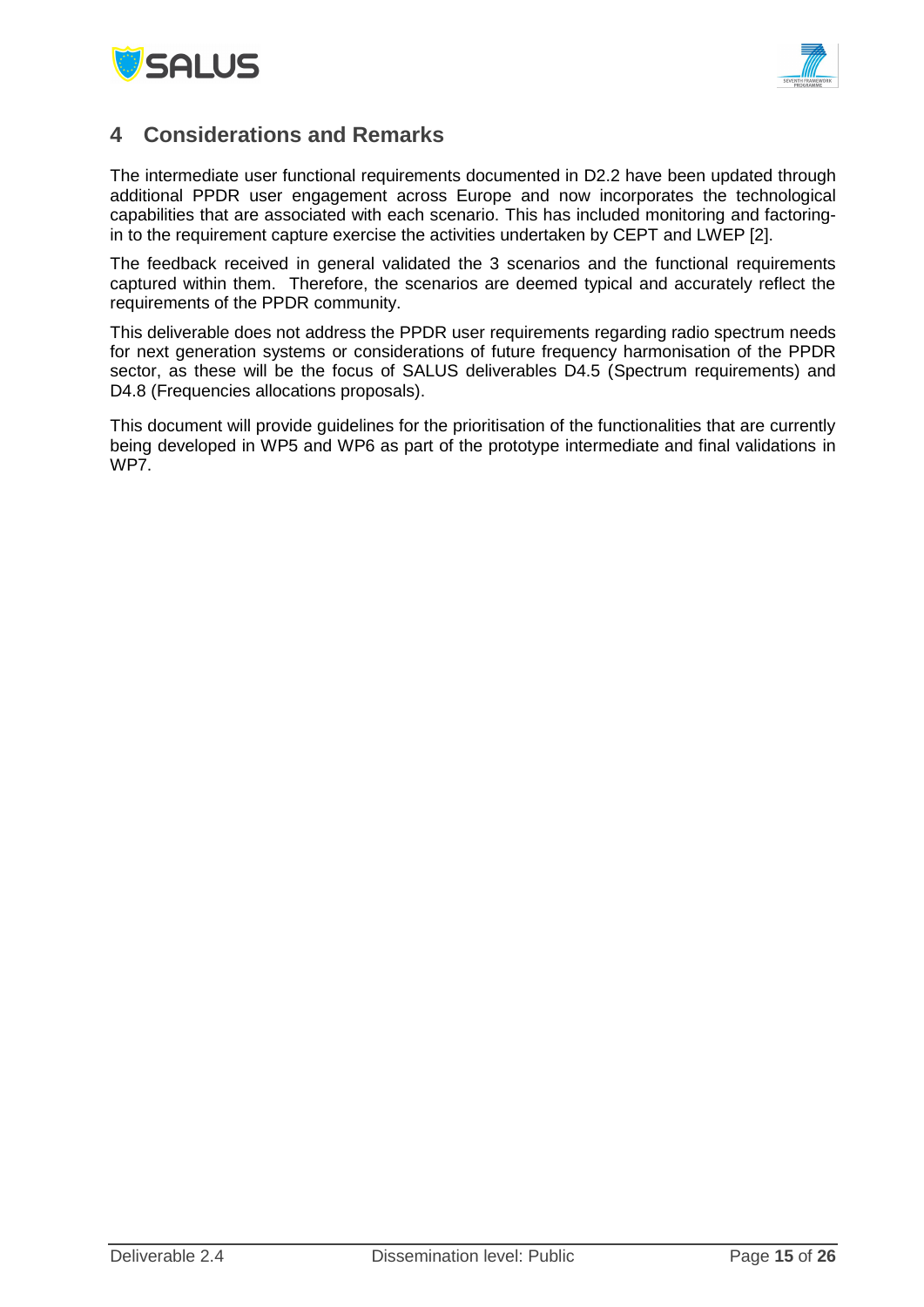



### <span id="page-15-0"></span>**BIBLIOGRAPHY**

- <span id="page-15-1"></span>[1] BBC. (2011, October 24). *London riots: Metropolitan Police response report*. Retrieved December 21, 2013, from BBC News: http://www.bbc.co.uk/news/uk-england-london-15433404
- [2] CEPT/ECC. (2013). *User requirements and spectrum needs for future European broadband PPDR systems (Wide Area Networks).*
- [3] Dragland, Å. (2013, May 9). *Improving Communications During Disasters*. Retrieved October 2013, from Science Nordic: http://sciencenordic.com/improving-communicationduring-disasters
- [4] European Council's Law Enforcement Working Party. (2013). LEWP Matrix.
- [5] National Policing Improvement Agency. (2009). *Guidance on Command and Control.* London: Association of Chief Police Officers.
- [6] *Recent Natural Disasters*. (2013). Retrieved from http://www.disaster-report.com/
- [7] SALUS. (December 2013). *Deliverable 2.1, SALUS PPDR use cases – Intermediate.*
- [8] SALUS. (December 2014). *Deliverable 2.3, SALUS PPDR use cases – Final.*
- [9] SALUS. (December 2013). SALUS Description of Work (DoW).
- [10] UK Home Office. (2013). *Public Safety Group Call Use Metrics.*
- [11] Wikipedia. (2010). *2010 Slovenia Floods*. Retrieved October 2013, from Wikipedia: http://en.wikipedia.org/wiki/2010\_Slovenia\_floods
- [12] Wikipedia. (2004). *Boscastle Flood of 2004*. Retrieved October 2013, from Wikipedia: http://en.wikipedia.org/wiki/Boscastle\_flood\_of\_2004
- [13] Wikipedia. (2011). *England Riots 2011*. Retrieved October 2013, from Wikipedia: http://en.wikipedia.org/wiki/2011 England riots
- [14] Wikipedia. (2012). *London 2012 Olympic and Paralympic Games*. Retrieved October 2013, from Wikipedia: http://en.wikipedia.org/wiki/London\_2012\_Olympics
- [15] Wikipedia. (2009). *Riots beach of Hoek van Holland* . Retrieved October 2013, from Wikipedia: http://nl.wikipedia.org/wiki/Strandrellen\_in\_Hoek\_van\_Holland
- [16] Wikipedia. (2011). *Security for the 2012 Summer Olympics*. Retrieved November 2013, from Wikipedia: http://en.wikipedia.org/wiki/Security\_for\_the\_2012\_Summer\_Olympics
- [17] Wikipedia. (2013). *Ski-World Championship 2013, Schladming, AUSTRIA*. Retrieved October 2013, from Wikipedia:
	- http://en.wikipedia.org/wiki/FIS\_Alpine\_World\_Ski\_Championships\_2013
- [18] Working Group for Wireless Personal Area Networks (WPANs). (2010). Channel Model for Body Area Network (BAN). *IEEE P802.15* .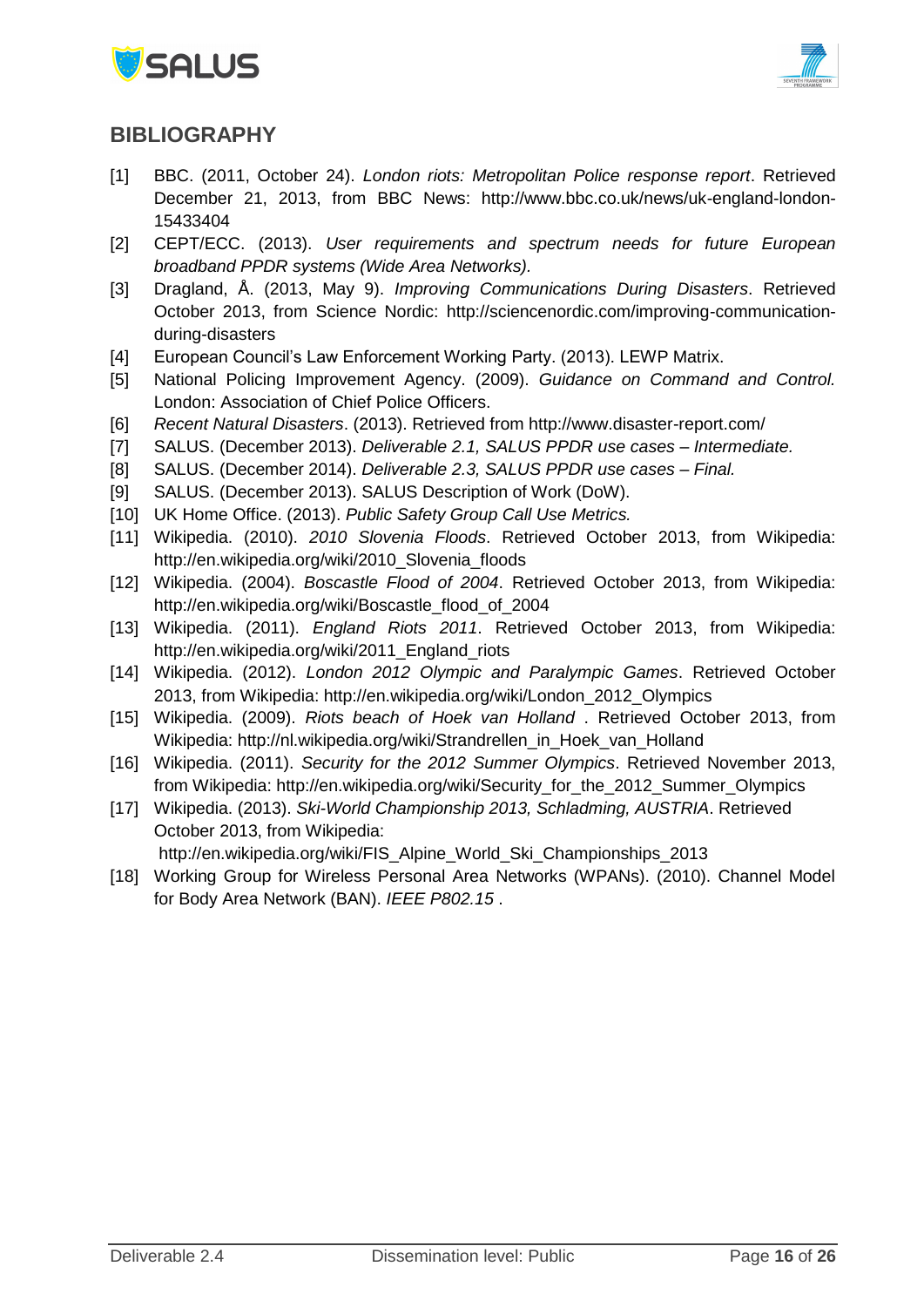



## <span id="page-16-0"></span>**ACRONYMS**

| 3G              | <b>Third Generation</b>                                                  |
|-----------------|--------------------------------------------------------------------------|
| 3GPP            | <b>Third Generation Partnership Project</b>                              |
| <b>AIE</b>      | Air Interface Encryption                                                 |
| <b>AIRBUS</b>   | Airbus (company - purchased Cassidian)                                   |
| <b>AODV</b>     | Ad hoc On demand Distance Vector Protocol                                |
| AP              | <b>Access Point</b>                                                      |
| <b>ASFPG</b>    | Association Security and Fraud Prevention Group                          |
| <b>ATHO</b>     | <b>ATHENS Olympic Games</b>                                              |
| <b>ATIS</b>     | Alliance for Telecommunications Industry Solutions                       |
| <b>AUTOCON</b>  | Ad-Hoc Network Autoconfiguration                                         |
| AW              | <b>Airwave Solutions</b>                                                 |
| <b>BAN</b>      | <b>Body Area Networks</b>                                                |
| <b>BAU</b>      | <b>Business As usual</b>                                                 |
| <b>BS</b>       | <b>Base Station</b>                                                      |
| CA              | <b>Certification Authority</b>                                           |
| CAS             | Cassidian (company) - Now part of Airbus                                 |
| <b>CCSR</b>     | Centre for Communication Systems Research                                |
| <b>CEPT</b>     | The European Conference of Postal and Telecommunications Administrations |
| <b>CISM</b>     | Computing, Information Systems and Mathematics                           |
| COSI            | <b>Standing Committee on Internal Security</b>                           |
| <b>DMO</b>      | <b>Direct Mode Operation</b>                                             |
| <b>DoW</b>      | Description of Work                                                      |
| e <sub>2e</sub> | End-to-End                                                               |
| EAP             | <b>Extensible Authentication Protocol</b>                                |
| EC              | European Commission                                                      |
| ECC             | <b>Electronic Communications Committee</b>                               |
| EC/EU           | European Commission / European Union                                     |
| <b>ECRIT</b>    | <b>Emergency Context Resolution with Internet Technologies</b>           |
| <b>ECS</b>      | <b>Emergency College Services (Finland)</b>                              |
| <b>EOS</b>      | European Organization for Security                                       |
| <b>ERIC</b>     | <b>Emergency Response Interoperability Center</b>                        |
| <b>ESA</b>      | European Space Agency                                                    |
| <b>ESRIF</b>    | European Security Research and Innovation Forum                          |
| <b>ETSI</b>     | European Telecommunications Standards Institute                          |
| <b>FIGO</b>     | <b>FIGO</b>                                                              |
| FP5/6/7         | Framework Programme 5th/6th/7th                                          |
| <b>FRONTEX</b>  | European External Borders Agency                                         |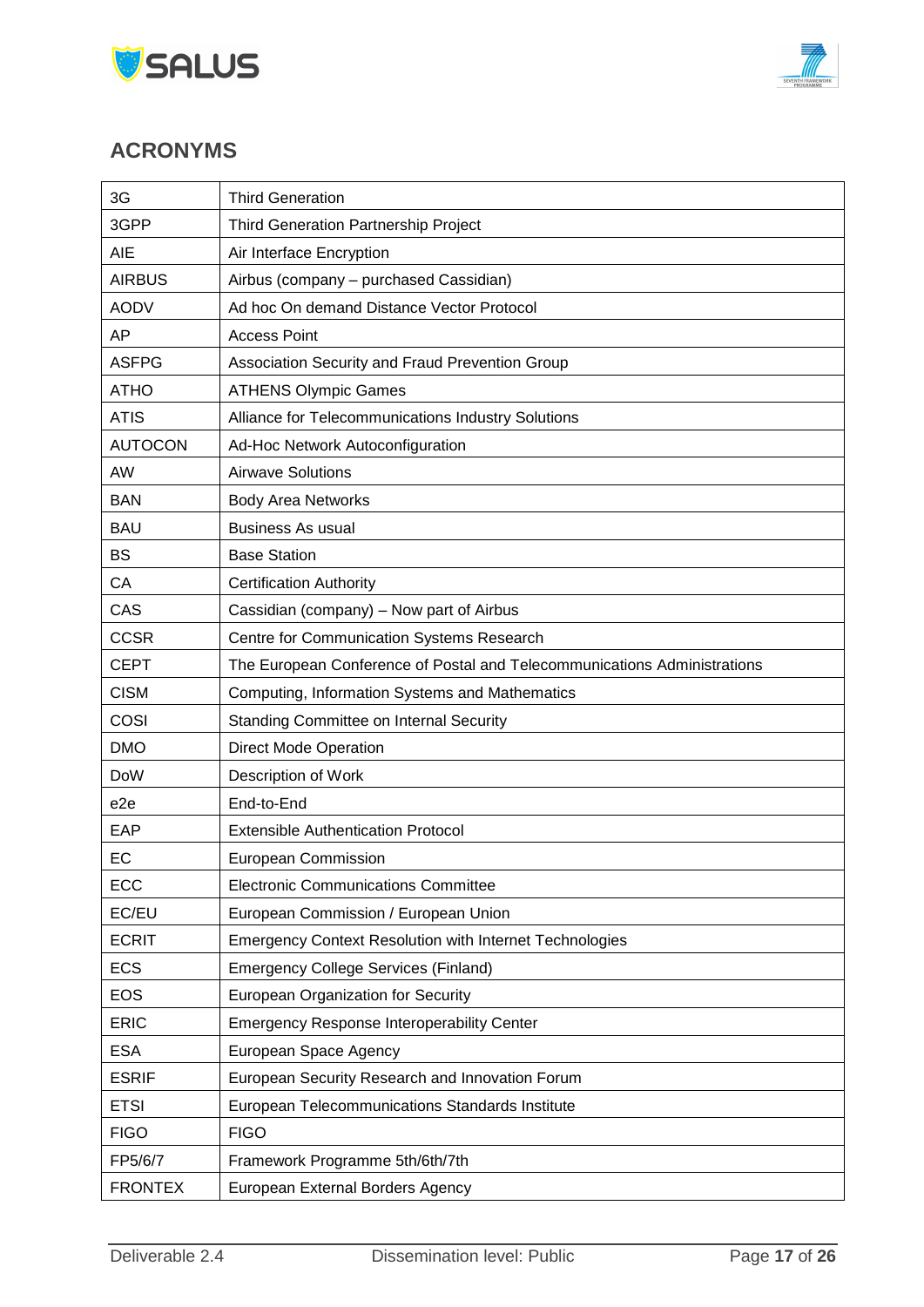



| <b>GPRS</b>      | <b>General Packet Radio Service</b>                                                                      |
|------------------|----------------------------------------------------------------------------------------------------------|
| <b>GSM</b>       | Global System for Mobile communications                                                                  |
| IAP              | <b>Integrated Applications Promotion</b>                                                                 |
| <b>ICT</b>       | Information and Communication Technologies                                                               |
| <b>IDABC</b>     | Interoperable Delivery of European eGovernment Services to public Admin.,<br><b>Businesses, Citizens</b> |
| <b>IDS</b>       | Intrusion Detection System                                                                               |
| <b>IEEE</b>      | Institute of Electrical and Electronics Engineers                                                        |
| <b>IETF</b>      | Internet Engineering Task Force                                                                          |
| ΙP               | <b>Internet Protocol</b>                                                                                 |
| <b>ISDN</b>      | <b>Integrated Services Digital Network</b>                                                               |
| <b>ISI</b>       | Inter System Interface                                                                                   |
| <b>ISO</b>       | International Organisation for Standardisation                                                           |
| <b>iSOF</b>      | interoperable Secure Operation Framework                                                                 |
| <b>IST</b>       | Information Society Technologies                                                                         |
| IT               | Instituto de Telecomunicações                                                                            |
| <b>ITU</b>       | International Telecommunication Union                                                                    |
| KU               | <b>Kingston University</b>                                                                               |
| <b>LEWP</b>      | Law Enforcement Working Party                                                                            |
| <b>LTE</b>       | Long Term Evolution                                                                                      |
| <b>MAC</b>       | Medium Access Layer                                                                                      |
| <b>MANET</b>     | Mobile Ad-hoc Network                                                                                    |
| <b>MCR</b>       | <b>Multi Channel Routing</b>                                                                             |
| <b>MIMO</b>      | Multiple Input Multiple Output                                                                           |
| <b>MSK</b>       | <b>Master Session Key</b>                                                                                |
| <b>NATO</b>      | North Atlantic Treaty Organisation                                                                       |
| <b>OLSR</b>      | <b>Optimized Link State Routing</b>                                                                      |
| <b>OTAK</b>      | Over The Air Keying                                                                                      |
| P <sub>2</sub> P | Peer-to-Peer                                                                                             |
| <b>PAS</b>       | <b>Tetrapol Publicly Available Specification</b>                                                         |
| PC               | Project Coordinator                                                                                      |
| <b>PCC</b>       | <b>Project Coordination Committee</b>                                                                    |
| <b>PHY</b>       | Physical layer                                                                                           |
| PKI              | Public Key Infrastructure                                                                                |
| <b>PM</b>        | Project Manager                                                                                          |
| <b>PMs</b>       | Person Months                                                                                            |
| <b>PMC</b>       | <b>Project Management Committee</b>                                                                      |
| <b>PMR</b>       | Professional Mobile Radio                                                                                |
| <b>PSTN</b>      | <b>Public Switched Telephone Network</b>                                                                 |
| QMR              | Quarterly Management Report                                                                              |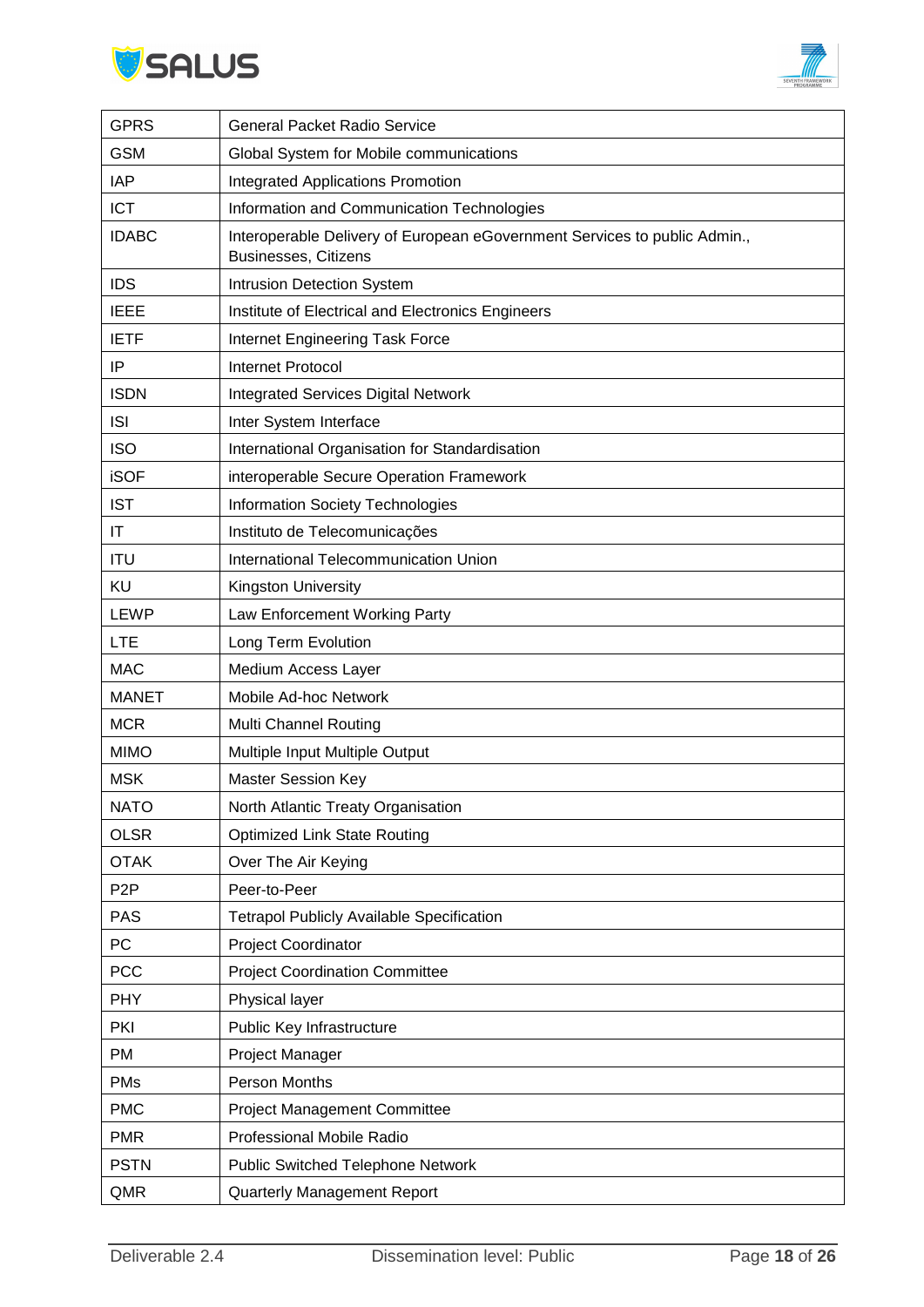



| QoS          | <b>Quality of Service</b>                       |
|--------------|-------------------------------------------------|
| R&D          | Research and Development                        |
| <b>RAN</b>   | Radio Access Network                            |
| <b>RFC</b>   | <b>Request For Comment</b>                      |
| <b>ROH</b>   | Rohill Technologies B.V.                        |
| <b>SAE</b>   | 1: Simultaneous Authentication of Equals        |
| <b>SAE</b>   | 2: System Architecture Evolution (3GPP)         |
| <b>SDS</b>   | <b>Short Data Services</b>                      |
| <b>SIP</b>   | <b>Session Initiation Protocol</b>              |
| <b>SME</b>   | Small Medium Enterprise                         |
| SON          | <b>Self-Organizing Networks</b>                 |
| <b>STREP</b> | Specific Targeted Research Project              |
| SwMI         | Switching and Management Infrastructure         |
| <b>TC</b>    | <b>Technical Committee</b>                      |
| <b>TEA</b>   | <b>TETRA Encryption Algorithms</b>              |
| <b>TETRA</b> | <b>TErrestrial Trunked RAdio</b>                |
| <b>TFEU</b>  | Treaty on the Functioning of the European Union |
| TL           | <b>Task Leaders</b>                             |
| TM           | <b>Terminal Manager</b>                         |
| <b>TMO</b>   | <b>Trunked Mode Operation</b>                   |
| <b>UCIF</b>  | Unified Communications Interoperability Forum   |
| <b>UMTS</b>  | Universal Mobile Telecommunications System      |
| UE           | <b>User Equipment</b>                           |
| <b>UPAT</b>  | University of Patras                            |
| VolP         | Voice over IP                                   |
| <b>WBAN</b>  | Wireless Body Area Networks                     |
| WG           | <b>Working Group</b>                            |
| Wi-Fi        | IEEE 802.11                                     |
| <b>WIMAX</b> | Worldwide Interoperability for Microwave Access |
| <b>WLAN</b>  | <b>Wireless LAN</b>                             |
| <b>WMN</b>   | Wireless Multimedia and Networking              |
| <b>WP</b>    | Work Package                                    |
| <b>WWRF</b>  | Wireless World Research Forum                   |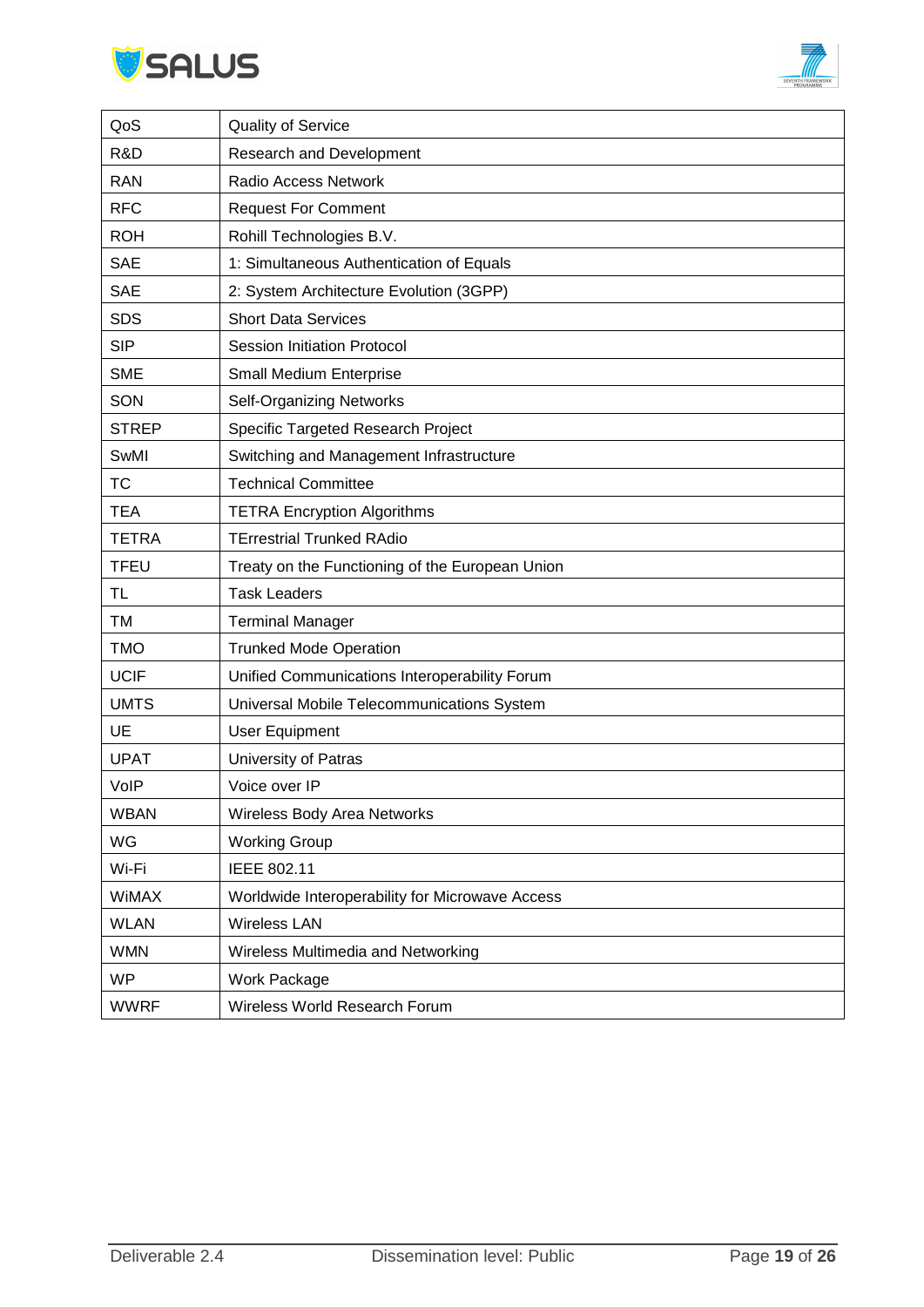



### <span id="page-19-0"></span>**APPENDIX 1: END USER FEEDBACK – SCENARIO 1**

#### **Question 3**

Do you think there are applications that would be used that are not covered in this scenario?

| Feedback                                                                                                                                                                                                                                                                                                                                                                      | <b>By</b>                                                | Organisation                                                            |
|-------------------------------------------------------------------------------------------------------------------------------------------------------------------------------------------------------------------------------------------------------------------------------------------------------------------------------------------------------------------------------|----------------------------------------------------------|-------------------------------------------------------------------------|
| Suggestions:<br>Reaction of for example hasty intervention of police officers<br>(Necessary) use of weapons, for example shots in the air,                                                                                                                                                                                                                                    | Granig, Lt.Col,<br>translated by<br><b>Manfred Blaha</b> | <b>Austrian Federal Police</b><br>Ministry of the Interior,<br>Austria  |
| Means for quickly reaching employees that are not on duty $-$ a<br>mechanism to call them into work quickly; for instance with an SMS<br>message or via some pager. Slovenian ambulance forces currently<br>use http://www.intervencije.net.                                                                                                                                  | Via David<br>Jelenc, UL                                  | Medical dispatch,<br>Ljubljana                                          |
| The use of augmented reality may be bigger with location data<br>directly from user to applications for automatic friendly forces<br>tracking. This will also include augmented reality from helicopters<br>and UAVs.<br>All data used by the Police shall be E2E encrypted so traffic<br>handover from LTE to Wi-Fi shall still be secured by a higher level of<br>security. | Geir Myhre                                               | National Norwegian<br>Police, Computing and<br><b>Material services</b> |
| The use of shared maps and locations data on scene between<br>commanders in different agencies is not part of this scenario.                                                                                                                                                                                                                                                  |                                                          |                                                                         |
| Cameras from helicopter or remote controlled helicopter are used<br>even to day                                                                                                                                                                                                                                                                                               | Raine<br>Luukkonen                                       | Pelastusopisto, Finland                                                 |
| There might also be unmanned vehicles that could be armed by<br>powerful water jets to stop lootings and to calm down the riots.<br>Further, there might be aerial drones with cameras which could be<br>used for reconnaissance to cover those locations that cannot be<br>covered by CCTV cams                                                                              | Not Known                                                | A member of the Finish<br>emergency services                            |
| Maybe controlling of the Commercial LTE network in case of that<br>kind of riot scenario would be useful. It could prevent agitation to<br>riot via social media. But that doesn't need any special applications?                                                                                                                                                             | Raimo Savola                                             | <b>Emergency Services</b><br>College, Finland                           |
| I cannot think of any at the moment.                                                                                                                                                                                                                                                                                                                                          | Not Known                                                | A member of the Finish<br>emergency services                            |
| No.                                                                                                                                                                                                                                                                                                                                                                           | Not Known                                                | MSB, Sweden                                                             |
| I have read the 3 scenarios and they are corresponding to what we<br>are training in our exercises - from the content as well as realism<br>and technically (e.g. at the national disaster management<br>"Wintertag" and the scenario "Flood Puchberg"), and also what<br>happened in real incidents several times.                                                           | Richard Feischl                                          | Lower Austria Fire<br>brigade's Association                             |
| Thinking too much about technology - which can assist - but not on<br>the how beneficial and time consuming to use. On the ground<br>these are fast moving dynamics. There is not time to consult PDAs<br>and video streams on devices. Pictures can be useful, but getting                                                                                                   | <b>Tom Blair</b>                                         | <b>Airwave Solutions</b><br>(Previously Strathclyde<br>Police)          |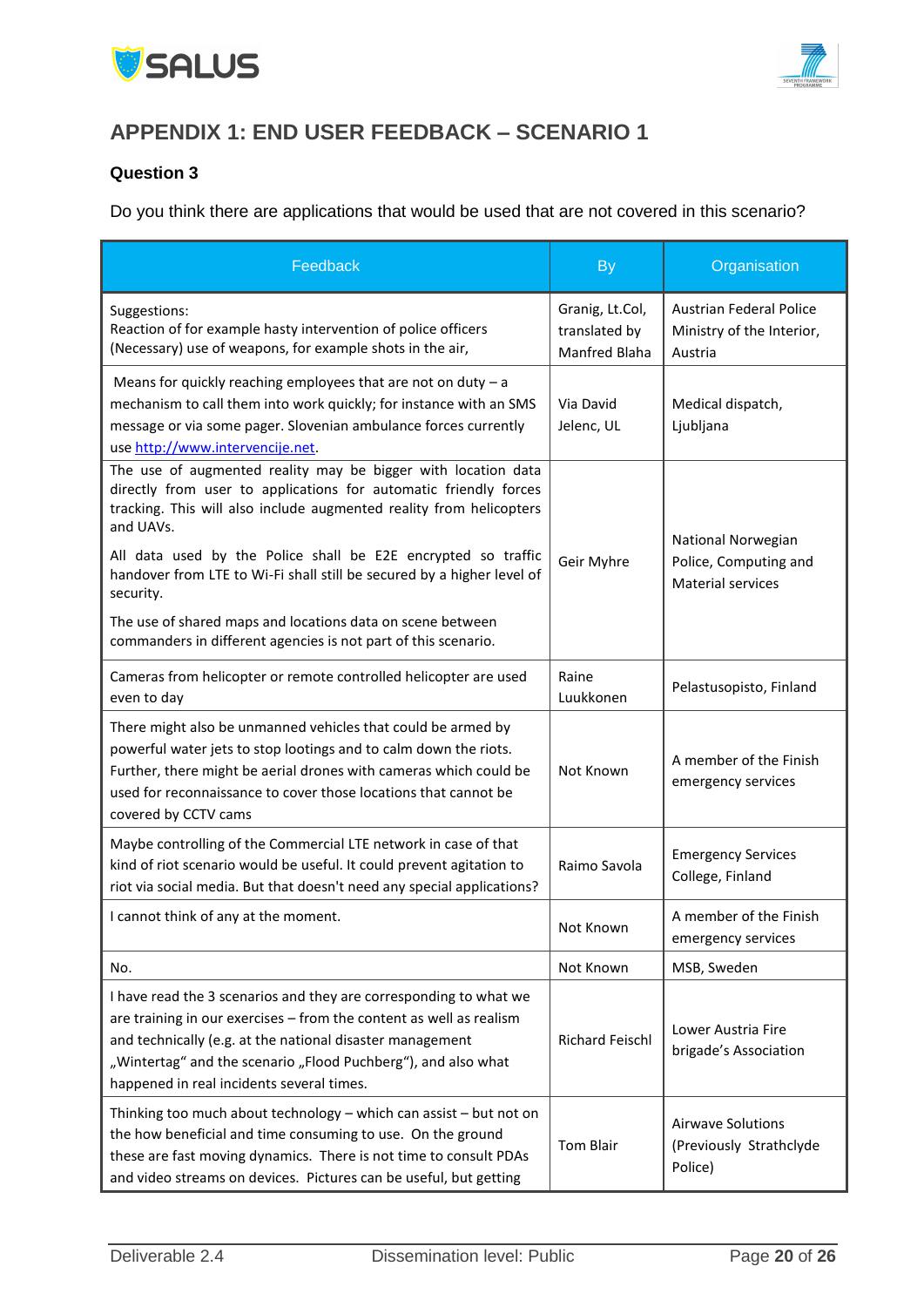



| Feedback                                                                                                                                                                                                                              | <b>By</b>    | Organisation                                    |
|---------------------------------------------------------------------------------------------------------------------------------------------------------------------------------------------------------------------------------------|--------------|-------------------------------------------------|
| useable images from ground level doubtful. Elevated positions                                                                                                                                                                         |              |                                                 |
| always bests and CCTV most useful.                                                                                                                                                                                                    |              |                                                 |
| 18: Could use personnel and vehicle location here, emphasising<br>inter agency as in Collaborate (it's mentioned in 20 but could be<br>emphasised more                                                                                |              | Airwaye Solutions                               |
| 20: There will be a post-event investigation phase, scope for, as an<br>example, forensic evidence capture and transmission of photos etc<br>back to base, identification of suspects by remote fingerprint and<br>other ID processes | Jim Strother | (Previously Metropolitan<br>Police Service, UK) |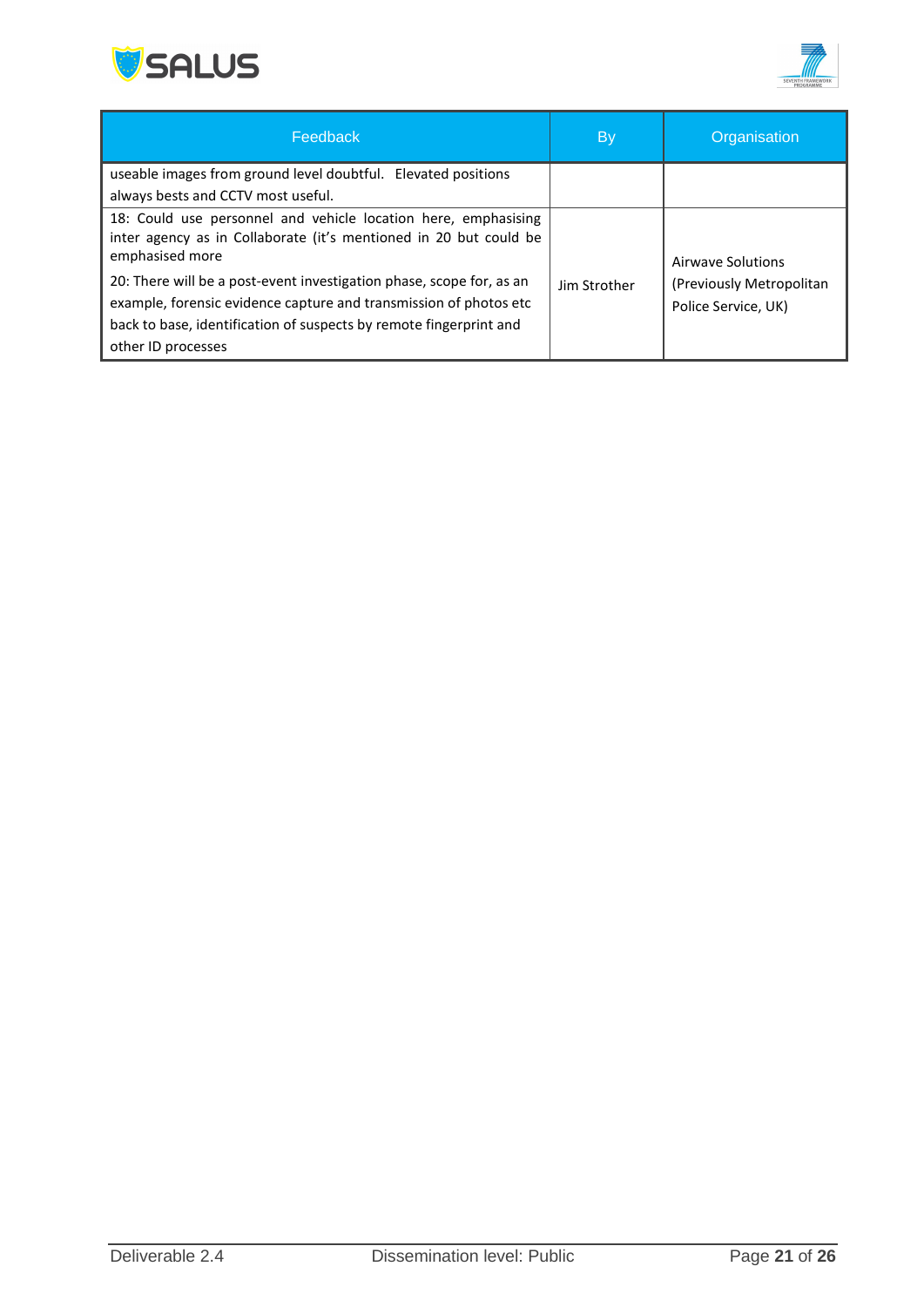



## <span id="page-21-0"></span>**APPENDIX 2: END USER FEEDBACK – SCENARIO 2**

#### **Question 3**

Do you think there are applications that would be used that are not covered in this scenario?

| Feedback                                                                                                                                                                                                                                                                                                                                       | <b>By</b>               | Organisation                                                            |
|------------------------------------------------------------------------------------------------------------------------------------------------------------------------------------------------------------------------------------------------------------------------------------------------------------------------------------------------|-------------------------|-------------------------------------------------------------------------|
| If the number of wounded is large, it makes sense to support the<br>triage process; one could use sensors to gain additional insights<br>about the wounded, their location, triage category, identification<br>and the subsequent medical procedures that follow (iv channel, ),<br>the location of his ward, the identity of his driver, etc. | Via David<br>Jelenc, UL | Medical dispatch,<br>Ljubljana                                          |
| All data used by the Police shall be E2E encrypted so traffic<br>handover from LTE to Wi-Fi shall still be secured by a higher level of<br>security. This is especially important for SWAT, tactical information<br>and intelligence data in the networks                                                                                      | Geir Myhre              | National Norwegian<br>Police, Computing and<br><b>Material services</b> |
| Jammers which blog the frequency of remote controlled firing<br>device. 27-450 Mhz                                                                                                                                                                                                                                                             | Raine<br>Luukkonen      | Pelastusopisto, Finland                                                 |
| The "tera Herz" cameras might also be available for bomb squads<br>and maybe on the drones too to search and find the bombs before<br>explosions.<br>There might also be automatic analytics for scanning suspicious<br>behavioural patterns in footage and video material to detect the<br>bomb setters                                       |                         | A member of the Finish<br>emergency services                            |
| Cannot think of any                                                                                                                                                                                                                                                                                                                            |                         | A member of the Finish<br>emergency services                            |
| <b>No</b>                                                                                                                                                                                                                                                                                                                                      |                         | MSB, Sweden                                                             |
| I have read the 3 scenarios and they are corresponding to what we<br>are training in our exercises - from the content as well as realism<br>and technically (e.g. at the national disaster management<br>"Wintertag" and the scenario "Flood Puchberg"), and also what<br>happened in real incidents several times.                            | <b>Richard Feischl</b>  | Lower Austria Fire<br>brigade's Association                             |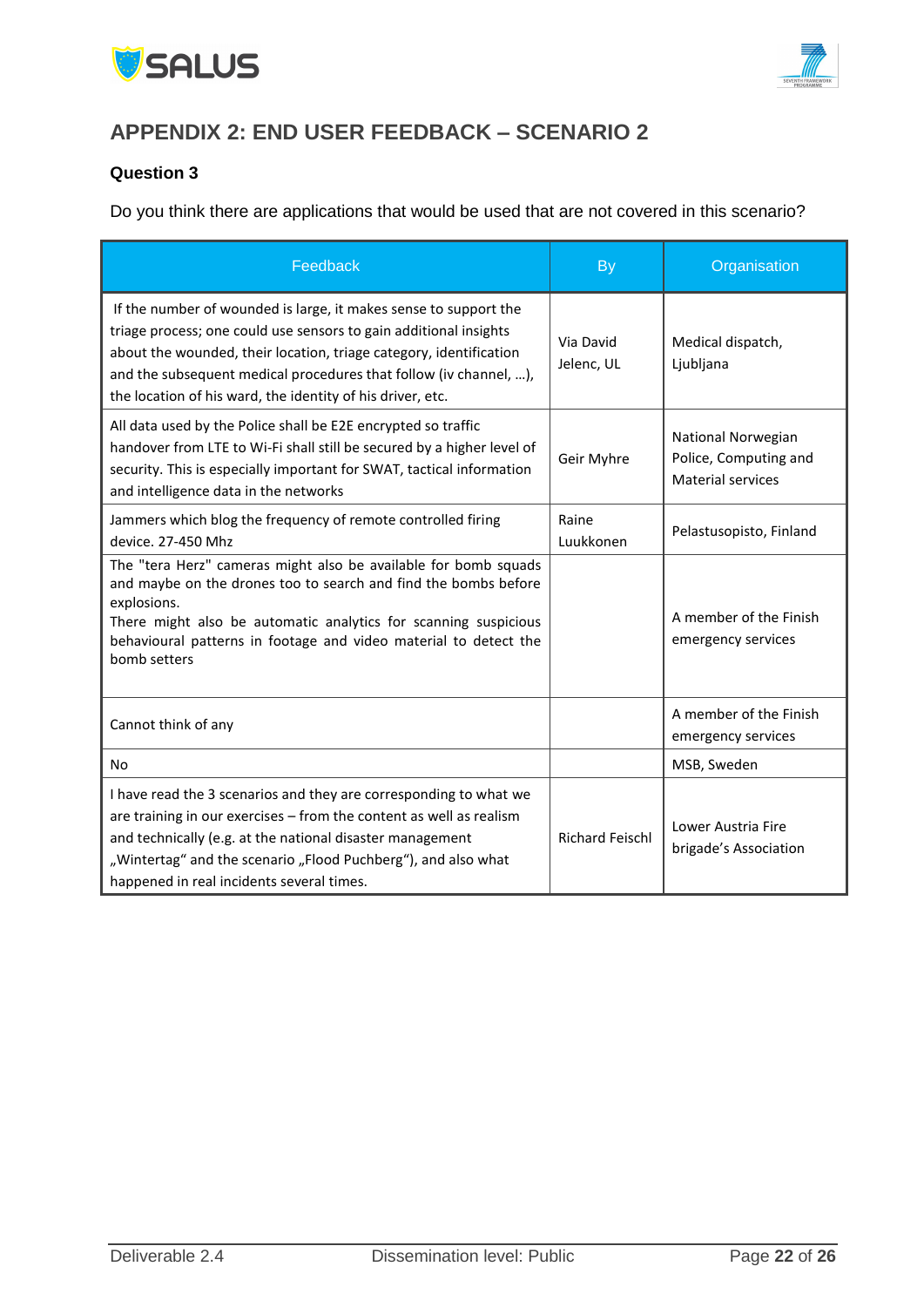



# <span id="page-22-0"></span>**APPENDIX 3: END USER FEEDBACK – SCENARIO 3**

#### **Question 3**

Do you think there are applications that would be used that are not covered in this scenario?

| Feedback                                                                                                                                                                                                                                                                                                                                                                                                                                                                                                                                                                                                                                                                                                                                                                                                                                                                                                                                                                                                                                                                                                                                                           | <b>By</b>               | Organisation                                                     |
|--------------------------------------------------------------------------------------------------------------------------------------------------------------------------------------------------------------------------------------------------------------------------------------------------------------------------------------------------------------------------------------------------------------------------------------------------------------------------------------------------------------------------------------------------------------------------------------------------------------------------------------------------------------------------------------------------------------------------------------------------------------------------------------------------------------------------------------------------------------------------------------------------------------------------------------------------------------------------------------------------------------------------------------------------------------------------------------------------------------------------------------------------------------------|-------------------------|------------------------------------------------------------------|
| The network of radio systems "ZARE" and "ZARE+", computer<br>software "ProZIR", firemen information system "Vulkan",<br>information system for managing intervention reports "SPIN",<br>computer database of hazardous substances "NevSnov".                                                                                                                                                                                                                                                                                                                                                                                                                                                                                                                                                                                                                                                                                                                                                                                                                                                                                                                       | Via David<br>Jelenc, UL | Slovenian fire brigade<br>association                            |
| The use of sensor technology will be used in predictions of possible<br>scenario s and SCADA data can be transferred from e.g. dams to<br>report water flow / water levels etc.<br>Satellite phones will be used to control room for strategic decisions.                                                                                                                                                                                                                                                                                                                                                                                                                                                                                                                                                                                                                                                                                                                                                                                                                                                                                                          | Geir Myhre              | National Norwegian<br>Police, Computing and<br>Material services |
| VHF- radios of hunters and car sport clubs and sport clubs can be<br>useful in emergency communication.                                                                                                                                                                                                                                                                                                                                                                                                                                                                                                                                                                                                                                                                                                                                                                                                                                                                                                                                                                                                                                                            | Raine<br>Luukkonen      | Pelastusopisto, Finland                                          |
| Buses and taxis might also have to be employed to transport<br>stranded and injured people to the evacuation centres (rest areas).<br>Triage and first aid arrangements might be needed in evacuation<br>centres which means that there should be measures to transmit<br>patient data to the makeshift medical centres where instructions on<br>treatments are given to apply in the evacuation centres                                                                                                                                                                                                                                                                                                                                                                                                                                                                                                                                                                                                                                                                                                                                                           |                         | A member of the Finish<br>emergency services                     |
| Long transmission range communication (VHF?)                                                                                                                                                                                                                                                                                                                                                                                                                                                                                                                                                                                                                                                                                                                                                                                                                                                                                                                                                                                                                                                                                                                       | Raimo Savola            | <b>Emergency Services</b><br>College, Finland                    |
| Yes, we already have IR camera drone solutions available, why not<br>use them?<br>Also, satellite based communication can be used both for voice and<br>limited data. Some rescue organisations already have satellite<br>phones as ultimate backups.                                                                                                                                                                                                                                                                                                                                                                                                                                                                                                                                                                                                                                                                                                                                                                                                                                                                                                              |                         | A member of the Finish<br>emergency services                     |
| No.                                                                                                                                                                                                                                                                                                                                                                                                                                                                                                                                                                                                                                                                                                                                                                                                                                                                                                                                                                                                                                                                                                                                                                |                         | MSB, Sweden                                                      |
| I have read the 3 scenarios and they are corresponding to what we<br>are training in our exercises - from the content as well as realism<br>and technically (e.g. at the national disaster management<br>"Wintertag" and the scenario "Flood Puchberg"), and also what<br>happened in real incidents several times.<br>I am especially thinking on our operations in Slovenia with<br>communications- and power-failure over several days, where a<br>mobile TETRA-basestation, Sat-Com connection and mobile power<br>generators (more than 150 kVA) partially brought back normality.<br>[comment: Lower Austria Fire brigade sent some 100 fire-fighters<br>for disaster relief after an ice-storm-rain in Slovenia in Feb. 2014]<br>At the large area flood scenario I would propose to add surveillance<br>[comment: better: observation] from the air (AIRWATCH) and<br>integrate satellite-based systems like COPERNICUS into the phase of<br>coping with the disaster. These systems had been operational in<br>real incidents - AIRWATCH at the Danube river floods in 2013 and<br>COPERNICUS sat-system in Bosnia & Herzegovina [comment: flood<br>2014] | <b>Richard Feischl</b>  | Lower Austria Fire<br>brigade's Association                      |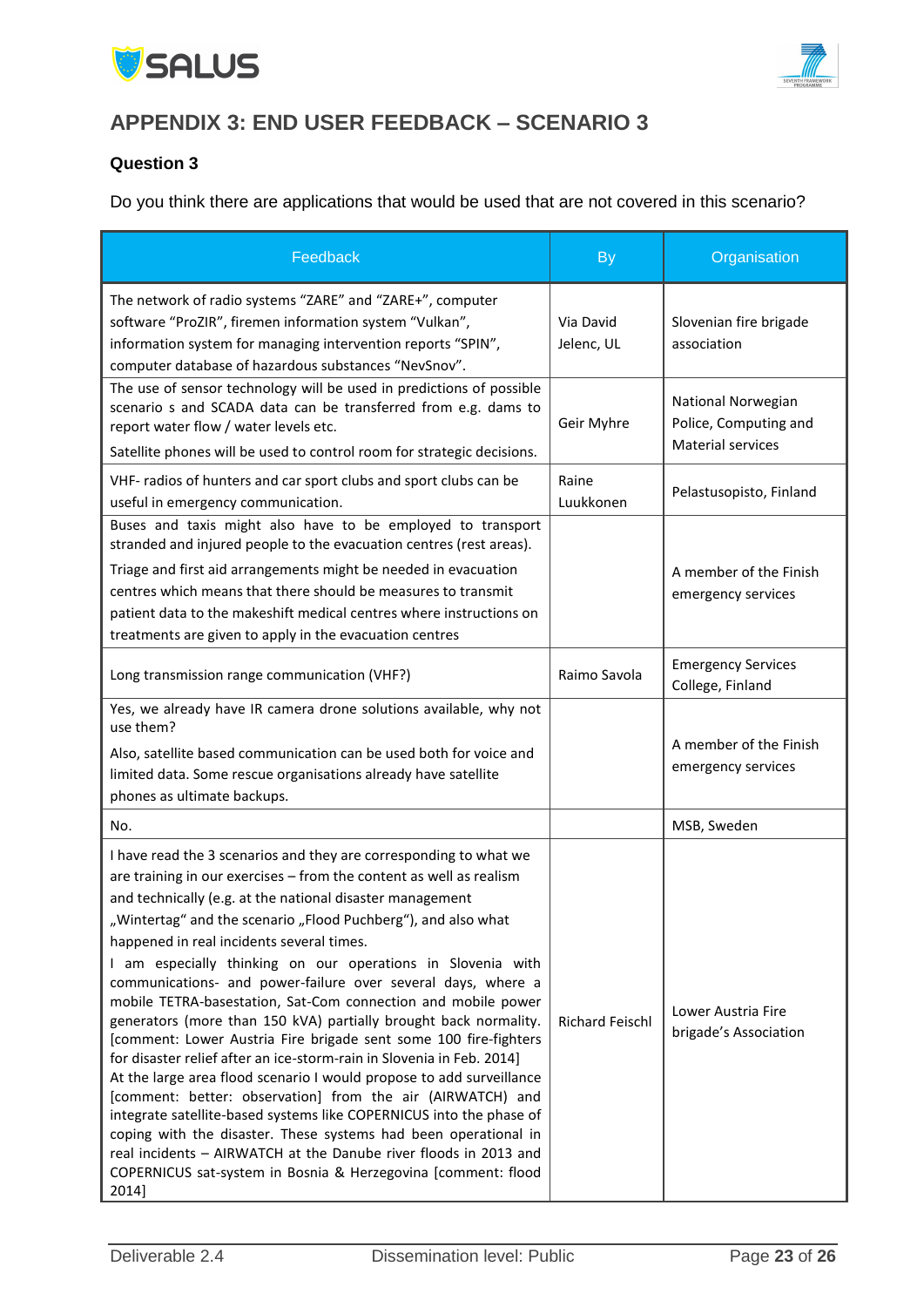



| Feedback                                                                                                                                                                                                                                                                                                                                                                                                                                                                       | By           | Organisation                                                         |
|--------------------------------------------------------------------------------------------------------------------------------------------------------------------------------------------------------------------------------------------------------------------------------------------------------------------------------------------------------------------------------------------------------------------------------------------------------------------------------|--------------|----------------------------------------------------------------------|
| Tetra Voice and Satellite Comms the best solution. Mobile<br>networks would quickly come down – use the examples in England<br>of the recent and near past flooding in Cumbria.                                                                                                                                                                                                                                                                                                | Tom Blair    | Airwave Solutions<br>(Previously Strathclyde<br>Police)              |
| A couple of thoughts: I worked on an EU project ABSOLUTE which<br>concludes soon, which used airborne (fast-deployable balloon) to<br>provide emergency networks including satellite backhaul. An<br>interesting addition if you wanted to extend the potential for<br>emergency networks where existing ones are compromised<br>In this situation, informing the public is essential $-$ you could add<br>some provision for the transmission of vital messages to the public | Jim Strother | Airwaye Solutions<br>(Previously Metropolitan<br>Police Service, UK) |
| e.g. a temp network that could be used by any mobile phone or<br>other device to access such messages                                                                                                                                                                                                                                                                                                                                                                          |              |                                                                      |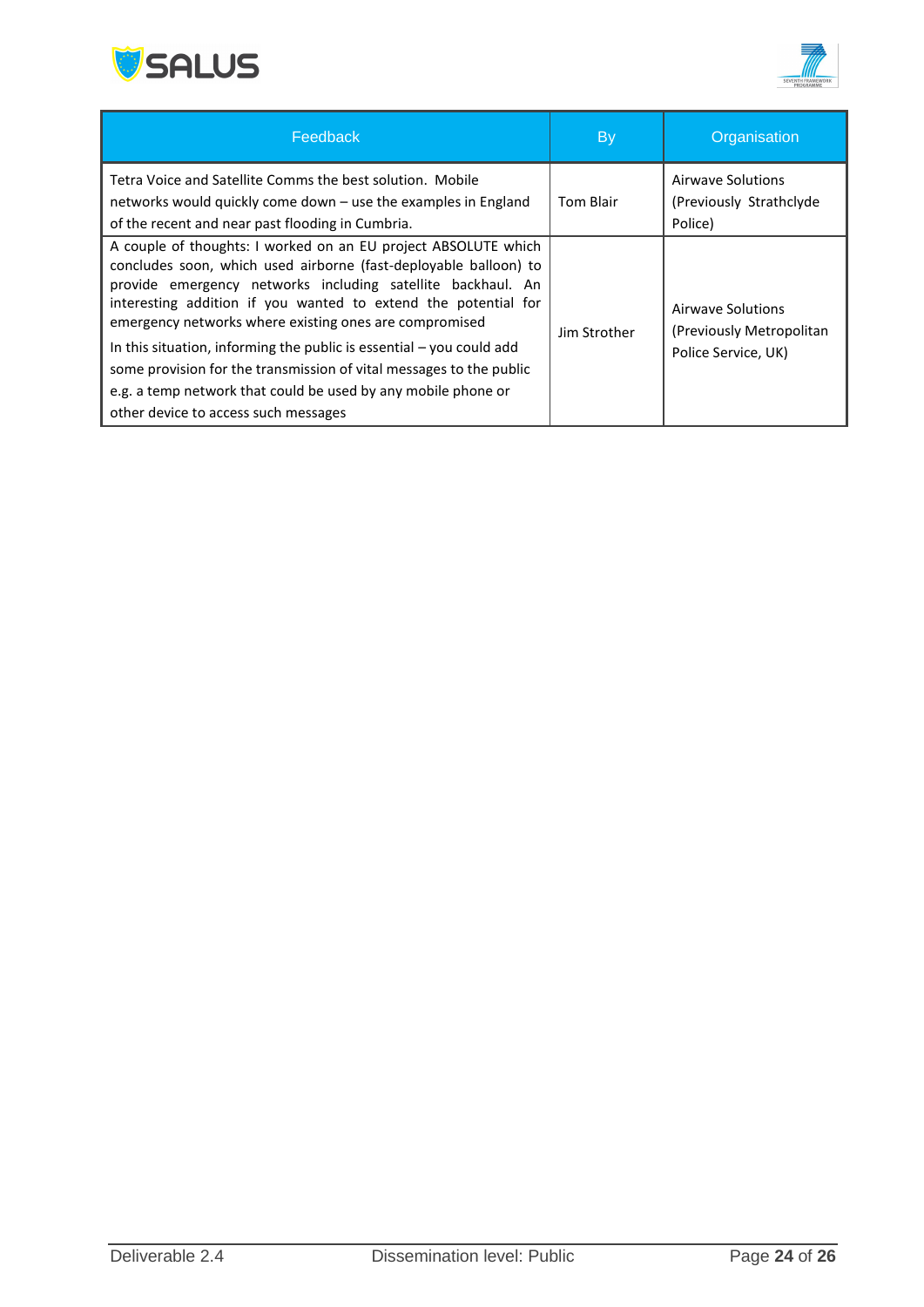

### **APPENDIX 4: END USER FEEDBACK – SCENARIO INDEPENDENT RESPONSES**

Users attending a PSCE and TCCA event that took place in Brussels at the end of June were asked the following scenario independent question:

What are the two most needed capabilities/functionalities do you foresee for the future PPDR communications (e.g. high data rate?)

<span id="page-24-0"></span>

| No.            | <b>Capability/functionality #1</b>                                                                                                                                           | <b>Capability/functionality #2</b>                                                                                                                                                                                                     | <b>Organization</b>                                                          | <b>Country</b>     | <b>Name</b>           |
|----------------|------------------------------------------------------------------------------------------------------------------------------------------------------------------------------|----------------------------------------------------------------------------------------------------------------------------------------------------------------------------------------------------------------------------------------|------------------------------------------------------------------------------|--------------------|-----------------------|
| $\mathbf{1}$   | Video - Uplink and Downlink                                                                                                                                                  | Sensoring - location; Huge Data                                                                                                                                                                                                        | Telefonica - AS<br><b>TETRAPOL Operators</b>                                 | Spain              | Miguel Crisostomo     |
| $\overline{2}$ | *****                                                                                                                                                                        | Spectrum to supply *****                                                                                                                                                                                                               | <b>PSNI</b>                                                                  | n/a                | n/a                   |
| $\overline{3}$ | Resilience using multiple<br>infrastructures                                                                                                                                 | Massive Sensor networks with automatic<br>intelligent interpretation of data                                                                                                                                                           | <b>FIGO</b>                                                                  | <b>Netherlands</b> | <b>Frank Brouwer</b>  |
| $\overline{4}$ | Interoperability / roaming                                                                                                                                                   | Video transmission                                                                                                                                                                                                                     | <b>Swiss Thechnical</b><br>Police Commission /<br><b>Geneva State Police</b> | Switzerland        | Mancastroppa Marc     |
| 5              | Usability of Now Technology /<br>Interoperability / Training +<br><b>Exercises</b>                                                                                           | Balance between protection of Data (security)<br>vs. Information sharing                                                                                                                                                               | <b>NATO</b>                                                                  | Belgium            | Andrew Wright         |
| 6              | low latency in the access network                                                                                                                                            | high security in any layers                                                                                                                                                                                                            | Ministère d'État                                                             | Luxembourg         | <b>Hoscheid Steve</b> |
| 7              | <b>Cognitive Optimised User</b><br>Interfaces both fixed and mobile                                                                                                          | Information Analytics, Prediction, Consistent<br>Semantics, Sharing, Management                                                                                                                                                        | <b>HW Communications</b>                                                     | UK                 | David Lund            |
| 8              | <b>High Speed Data</b>                                                                                                                                                       | Resilience + ISI                                                                                                                                                                                                                       | <b>Belgian Federal Police</b>                                                | Belgium            | Jacquard Claude       |
| 9              | High data rate for hungry<br>application and bandwidth<br>consuming services. As such<br>video can be considered (CCTV,<br>for automatic plate recognition,<br>surveillance) | Interconnection with external sources such as<br>databases, intranet, ICT legacy systems. Fall<br>back capability by providing resilience through<br>backup, using different network for voice and<br>different for data transmission. | EXUS S.A.                                                                    | Greece             | Christos Katsigiannis |
| 10             | TETRA-like talk services in LTE                                                                                                                                              | technology to share LTE capacity with<br>commercial operators while still assuring<br>dedicated capacity                                                                                                                               | Suomen Erillisverkot<br>Oy                                                   | Finland            | Antti Kauppinen       |
| 11             | Resilience                                                                                                                                                                   | Ubiquity                                                                                                                                                                                                                               | <b>TCCA</b>                                                                  | Europe             | n/a                   |